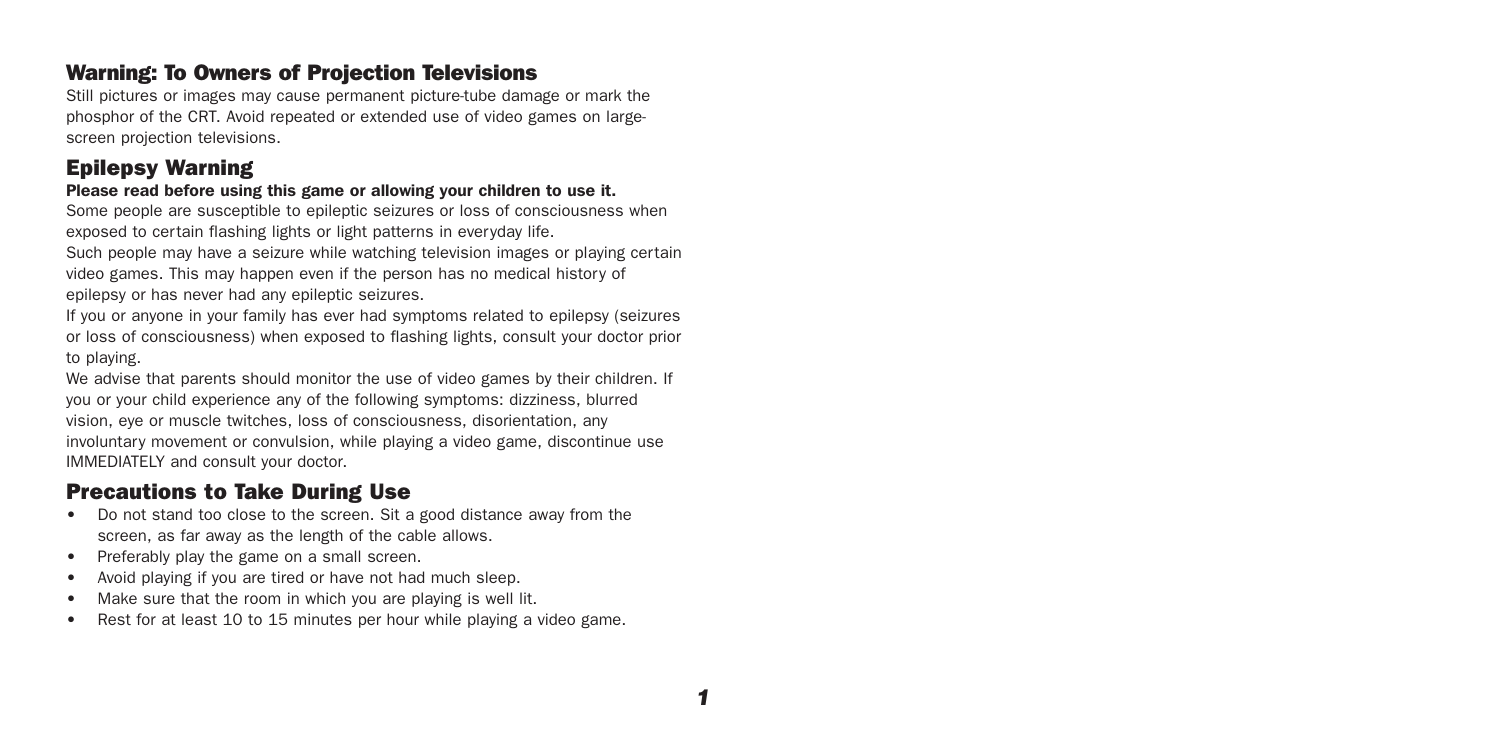Fox Interactive Presents: A Monolith Production of THE OPERATIVE™ in

## *No One Lives Forever™*

No One Lives Forever ™ is powered b**utHTECH** ™

Check out the official *No One Lives Forever™* website at www.the-operative.com Check out other Monolith titles at www.lith.com Check out other Fox Interactive titles at

www.foxinteractive.com

## *SYSTEM REQUIREMENTS*

#### MINIMUM SYSTEM REQUIREMENTS

- Windows® 95/98/ME/2000
- Direct X™ 7.0 or higher
- Pentium® II 300 Mhz
- 64 MB RAM
- 8 MB 3D hardware accelerator card with Direct 3D™ support
- High color graphics (16-bit)
- 4x CD-ROM
- Mouse
- Keyboard
- 56K modem or LAN for multiplayer
- 400 MB free hard drive space
- Direct X compatible 16-bit sound card

*2 3* and/or other countries. Pentium is a registered trademark of Intel Corporation Inc.© 2000 Twentieth Century Fox Film Corporation. No One Lives Forever © 2000 Monolith Productions, Inc. LithTech™ game engine © 1997-2000 LithTech, Inc. All rights reserved. Fox, Fox Interactive, The Operative, No One Lives Forever and their associated logos are trademarks of Twentieth Century Fox Film Corporation. LithTech is a trademark of LithTech, Inc. Windows, DirectX, Direct3D are trademarks or registered trademarks of Microsoft Corporation in the United States

## *TABLE OF CONTENTS*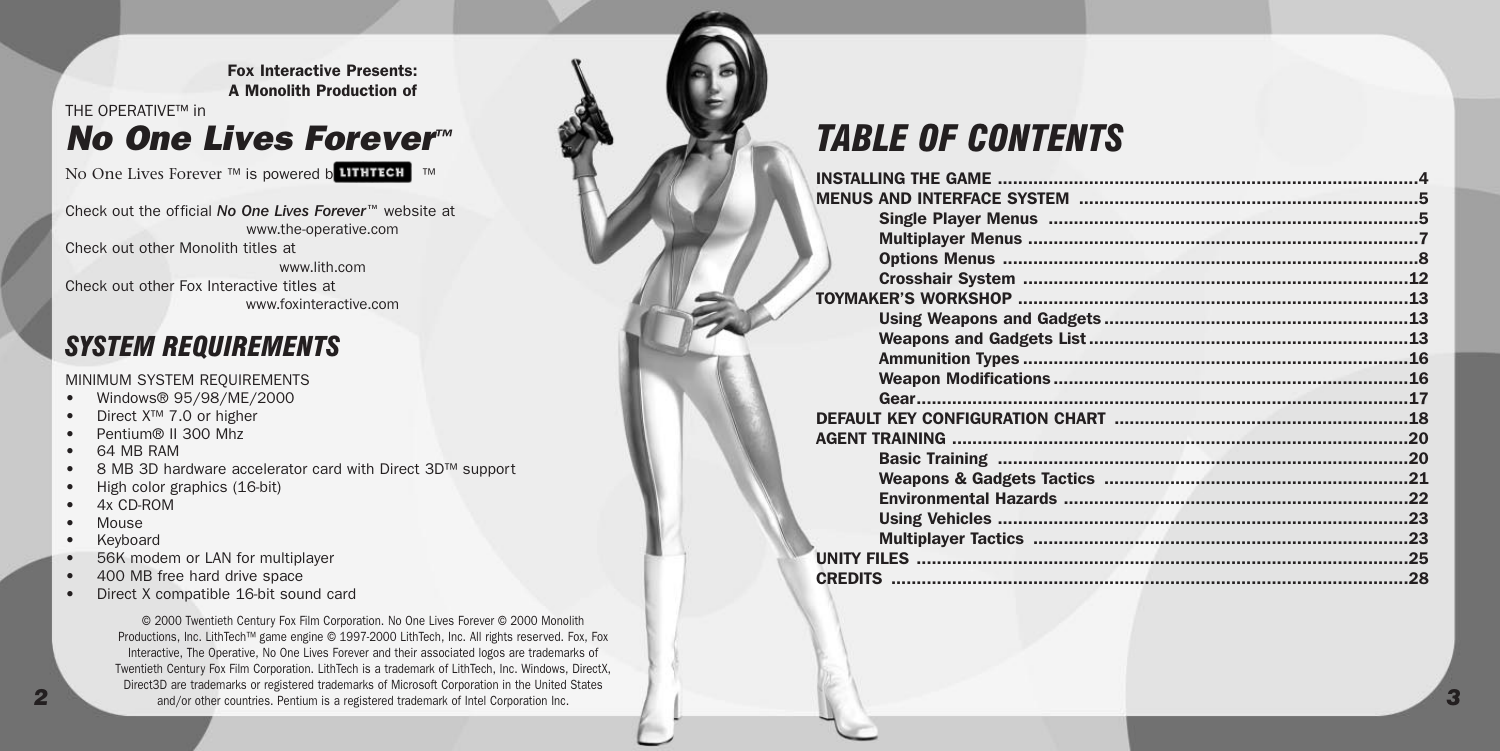## <span id="page-2-0"></span>*INSTALLING THE GAME*

To begin, insert the No One Lives Forever Disc 1 into your CD-ROM drive. If AutoRun is enabled on your computer, the install screen should appear within a few seconds.

Install: This option will launch the setup utility. Follow the on-screen prompts to navigate through the setup screens as follows:

In the Select Destination Directory screen, click Next to install to the default folder or click Browse to install to a different folder on your hard drive.

In the Install Type screen, you may choose from one of two possible installation methods:

The Normal Installation requires 900 megabytes of free hard disk space and will copy both the game and all game data. For maximum performance, use this option.

The Minimum installation option requires 324 megabytes of disk space and will copy only the game files to your hard drive and leaves all levels and other data on the CD. This option is recommended if you need to conserve hard drive space.

In the Select Program Folder screen, simply click Next to add Fox Interactive/No One Lives Forever to the default folder in your Start menu or specify a different folder.

Once setup is complete, click Next to exit the installer.

Uninstall: This option becomes available only after the game has been installed. It allows you to easily remove the game files from your hard drive. Please note that other programs may share certain installation files, so you may be prompted for confirmation before some of these files are removed.

Install DirectX 7.0: This option is required if you do not already have Microsoft's DirectX version 7.0 or higher installed on your computer.

Read Me: Provides useful information on installing and starting the game, as well as last-minute information that didn't make it into this manual.

## *MENUS AND INTERFACE SYSTEM*



The following options are available from the game's Main Menu: Single Player: Access this menu if you wish to play through the single player missions in No One Lives Forever. Continue: This option is only available once you have begun playing the single player missions. It will allow you to pick up where you left off in single player mode by automatically reloading your last saved game. Multiplayer: Access the menu to play a Deathmatch or H.A.R.M. vs. UNITY Team Deathmatch against other

players on a LAN or on the Internet via GameSpy.

Options: Here you can change display and sound settings, game difficulty and customize your controls.

Quit: Allows you to quit the game and return to Windows.

### SINGLE PLAYER MENUS

Select Mission: This menu will display all of the missions that are currently available to you.



At first, only one mission will be available. As you progress through the game, each mission you complete will remain in this menu for you to play again later. To begin, just click on the name of the mission you want to play. You will then be given a Mission Briefing and the opportunity to customize your weapons and gadgets.

Mission Briefing: An overview of the mission that you chose. Click Next to continue or Back to return to the Select Mission screen.

Mission Objectives: A list of tasks you must complete to successfully conclude the mission. More objectives may be added to this list during the course of the mission. You may bring up these objectives again at any time during the game by holding down the View Objectives key.

*4 5* NOTE: *No One Lives Forever* does not support special or accented characters. Any such characters can not be used whilst saving your game.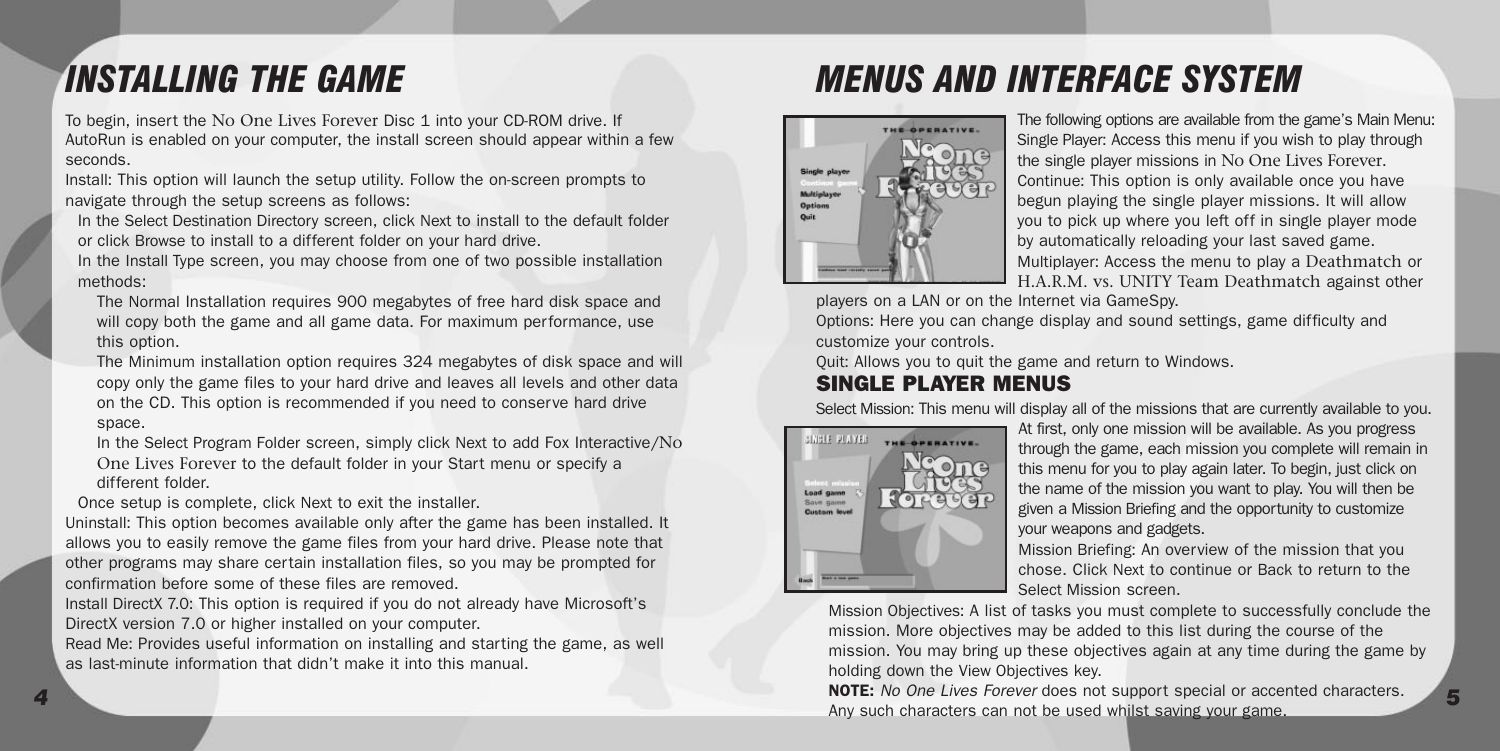<span id="page-3-0"></span>Default Equipment: Selecting this option will automatically equip you with the basic weapons and gadgets necessary to complete the upcoming mission. Once you have selected this option, the Inventory Summary screen is displayed.

Select Equipment: Selecting this option will give you much greater control over the items you choose to equip for a given mission.

Weapon Selection: At the top-left of the screen are

your available weapon slots. A slot marked with a red X means this item is critical to your mission and cannot be deselected. Any box with a check mark indicates a weapon that can be replaced with another from the list below. If you want to replace a weapon that has been selected for you, just click on its name to reveal an empty slot. Next, click on the name of the weapon you would like to replace or simply leave this slot empty.

**WEARIN SEECHIN** .<br>2 marca nu mn nu **TELES** 

The first time you go through a mission, you will only choose from a few weapons. As you progress through the game, more will become available to you. When ready to continue, click Next.

Gadget Selection: Choose your gadgets the same way you chose your weaponry. When ready to continue, click Next.

Modification Selection: On this menu, you may select the weapon modifications you wish to carry. This includes items such as scopes and silencers. The modifications available depend upon the weapons you have already selected in the previous screen. When ready to continue, click Next.

Gear Selection: Here you may select the special gear you desire for the upcoming mission. This includes items such as a Fire Extinguisher to protect against burn damage, Fuzzy Slippers to soften footsteps and SCUBA gear for underwater exploration. When ready to continue, click Next.

Inventory Summary: This screen will display a list of all of the weapons, gadgets, mods and gear you have selected for the upcoming mission. In addition, you will be able to view any gadget modes or ammo types available for the items you have

selected. For example, the Barrette gadget may have both a lock-pick and a poison capsule mode available. If you want to make any changes, click Back. If you're ready to go, click Start Mission.

NOTE: To view the items in your possession, you can access your Inventory screen at any time during the game by selecting the Inventory key. Save Game: Save your existing game.

Load Game: Load a previously saved game or restart the current mission.



#### MULTIPLAYER MENUS

Player Setup: Here's where you can customize your character for multiplayer games. You can customize the following aspects of your character:

Player Name: Type in the name you want to use here. Make sure you hit <ENTER> after you type in your name. Preferred Team: Choose either UNITY, H.A.R.M. or No Preference. The choice you make will only affect which team you are on. Choosing H.A.R.M. vs. UNITY (Team

Deathmatch) will not restrict which player models you can use. If you choose No Preference, you will be randomly assigned to a team.

Player Model: There are over 40 models available to you in No One Lives Forever. Choose the one you prefer.

Join: Allows you to join a multiplayer game already in progress. When you select this option, GameSpy will search for available servers around the world and list them for you. The Join Game screen provides several options for customizing the server list as follows:

Refresh Server List: This option will command GameSpy to update the list of available servers and all related information.

All Games: Click on this to toggle between the type of game you are interested in joining.

Any Number of Players: This acts as a filter and a list based on the number of people currently playing.

*6 7* NOTE: *No One Lives Forever* does not support special or accented characters. Any such characters can not be used whilst entering your Player Name (in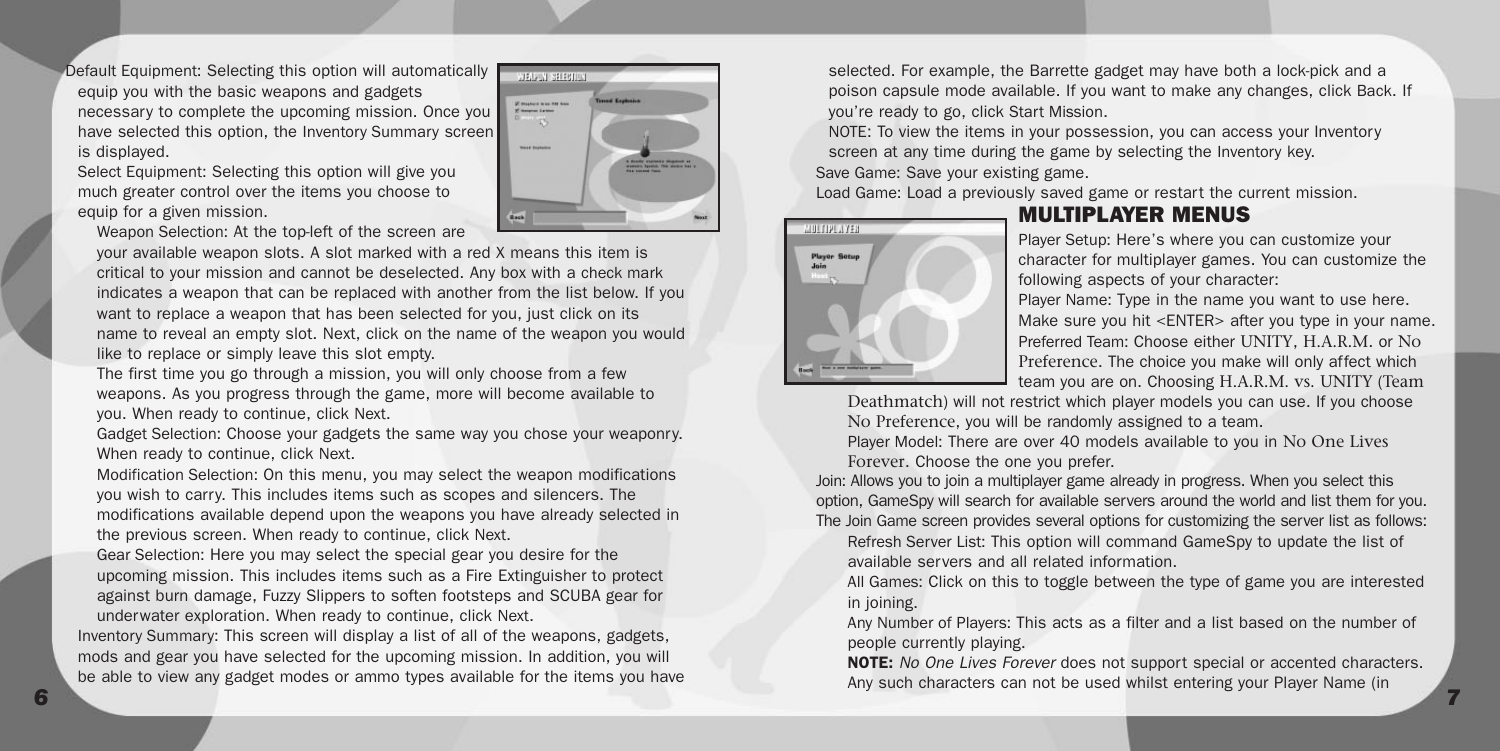<span id="page-4-0"></span>Player Setup), session name (when hosting a Multiplayer game) or when using the Chat option in Multiplayer mode.

Join Game: Once you have clicked and highlighted the server you want to join, click on this to connect.

Host: Allows you to host your own multiplayer game. The following options are available:

Session Name: Type the name of your session here.

Game Type: You can select either a Deathmatch game or a H.A.R.M. vs. UNITY Team Deathmatch.

Game Options: For up-to-date information on how to set Deathmatch and Cooperative Assault options, see the Readme file.

Levels: Use this option to determine which levels to play. Simply click on the level you want to add and then click on the Add level option or use the Add All option to cycle though all of the available levels. If you need to remove a specific level from the queue, just click on the level name and then click on Remove. If you wish to remove all of the levels from the queue, click on Remove All. In addition, if you choose to create custom multiplayer maps, they will be available here.

Lock Server: Toggle this to "On" if you wish to restrict your game to certain players by providing a password.

Password: If Lock Server is set to "On", you can use this option to specify the password that is needed to join your game.

Launch: Once all server options have been set, use this to launch the game.

## OPTIONS MENUS

Display: Click on this option to access the game's graphics options. The following items will become available:

Renderer: This shows the video driver that is currently being used to render the game.

Resolution: Allows you to select what resolution



matches your preferences.

Texture Depth: Both 16-bit (default) and 32-bit texture depths are available. Enabling 32-bit mode will offer significant graphical improvements but will require higher system requirements. Check to see whether your card supports 32-bit textures.

Sound: Here you may adjust sound FX and music settings.

Controls: Lets you customize the keyboard, mouse and joystick settings. NOTE: Some menus will have an arrow at the bottom. This means that there are more items to set. Click the arrow to go to the next screen.

Configure controls: This option allows you to remap your keyboard, mouse or controller to the various actions available in the game.

Mouse: This option provides various controls that you can use to customize how your mouse interacts with the game.

Always mouse look (No/Yes): The user is always able to look around with the mouse (instead of pushing a button to look around with the mouse). Mouse sensitivity (slider): Controls the speed at which your view swings around in response to mouse movement.

Mouse smoothing (slider): Scales mouse input rate for smoother or jerkier but more responsive movement.

Invert y axis (No/Yes): Toggles vertical mouse movement. If inverted, moving the mouse up will move your view down.

Vehicle Turn Speed: Determines how fast vehicles will turn when the mouse is moved.

Keyboard: This option provides various controls that you can use to customize how your keyboard interacts with the game.

Normal turn speed (slider): If you turn with the keyboard, this determines how fast you will turn when you are walking.

Fast turn speed (slider): If you turn with the keyboard, this determines how fast you will turn when you are running.

Up/Down look speed (slider): If you look up and down with the keyboard, this determines how fast you will look up and down.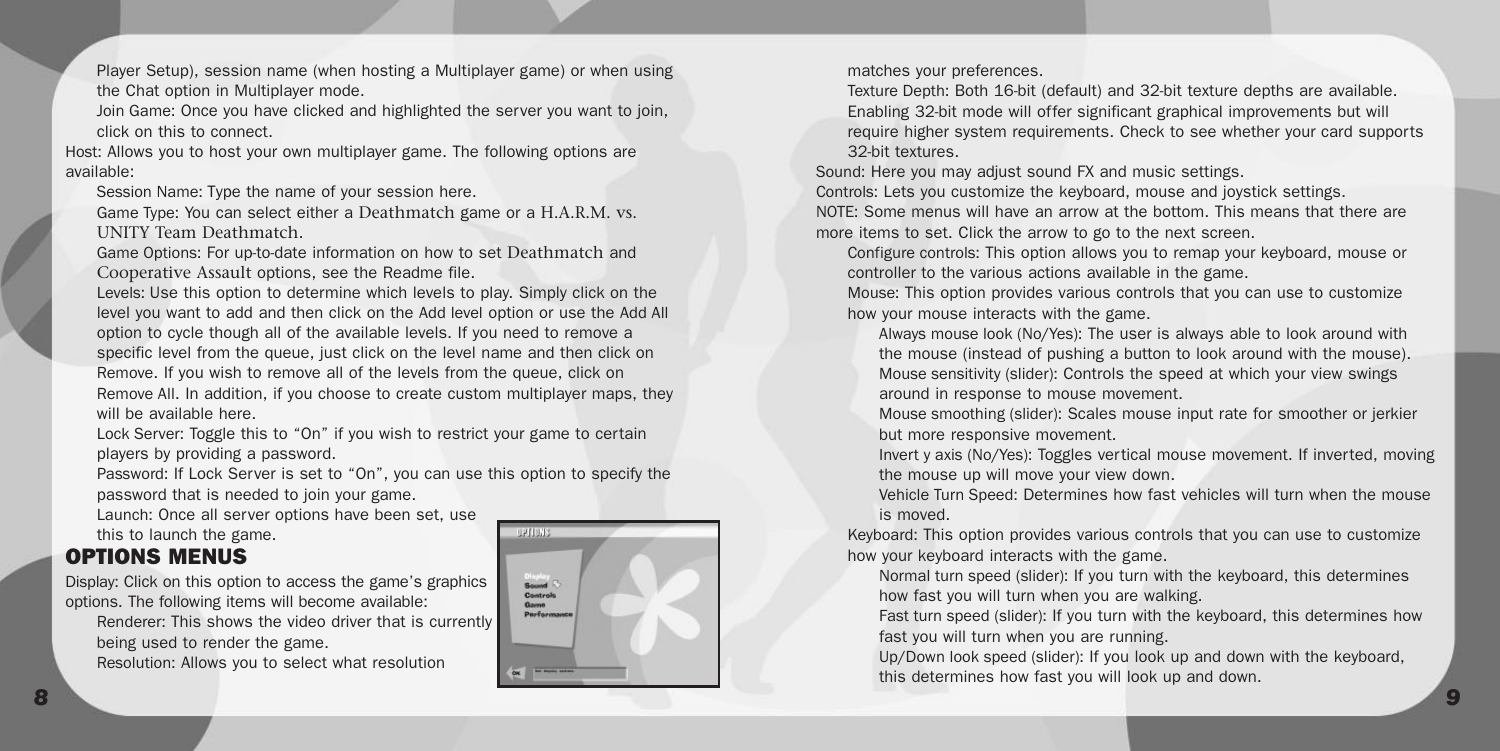Vehicle Turn Speed: Determines how fast vehicles will turn when the keyboard is used.

Use Joystick/Gamepad (Yes/No): Enables joystick controls.

Configure Joystick: This option provides various controls that you can use to customize how your joystick interacts with the game.

Restore defaults: Reverts all controls back to the original configuration. Game Options: Allows you to set specific game options to your taste.

Crosshair Customization: Customize the look, colour and transparency of your crosshair.

Use Crosshair: If this option is turned on, a crosshair sight will appear in the middle of your screen to make targeting enemies and objects easier. Opacity: Moving this setting all the way to the right will make the crosshair a solid colour, while moving it further to the left will increase its transparency.

Red/Green/Blue: Use these options together to customize the colour of the crosshair. Moving the slider bar to the right for each of these options will increase the amount of that colour.

Dynamic Scaling: When the Dynamic option is enabled in the menu, your crosshair will change in size to reflect your accuracy. The larger it is, the worse your aim. Generally, your accuracy improves when standing still and worsens while moving.

Style: Toggle between basic, crossbar, dot-cross, post, dot and corner styles of crosshair.

Subtitles (Off/On): When turned on, subtitles will appear at the bottom of the screen whenever relevant in-game dialogue is heard.

Blood (Off/On): When turned on, blood splatters will appear on walls and floors when the player or an AI are shot.

Fade Bodies (Off/On): When turned on, bodies of slain AI will fade away over time.

Always Run (No/Yes): When turned on, the player is always running. Difficulty: There are four difficulty modes in No One Lives Forever: Easy, Normal, Hard and Super Spy. The difficulty setting primarily affects enemies in the game, making them more or less accurate or responsive to external stimuli such as footsteps, weapon fire etc.

Heads Up Display Style: Toggles between various HUD configurations. The state of your current health, armor and ammo can be displayed either via text or graphics.

Performance Options: If your game is running poorly, you may enable or disable a variety of features within the game. More information may be available on these options in the Readme.txt available with this game.

Current Weapon/Gadget (Centre): The weapon/gadget you are currently holding appears here. When you click the Fire button you will use the item in your hands. Health/Armor Meter (Bottom left): The red meter indicates how much health you have. The blue meter indicates armor. Body armor will completely absorb most types of damage. Once it is depleted, your health will deteriorate rapidly. If your health runs out, you will die. Your heath will be restored at the start of each new mission. Ammo (Bottom right): The numbers in the ammo section display the amount of ammo available for the currently-selected weapon. The number on the left and the yellow meter represent the rounds remaining in the magazine. Once that reaches zero, you will automatically reload. You may also manually reload at any time. The number on the right and the blue meter display the total amount of ammo that you are carrying for that gun. Be warned that certain weapons may share ammunition.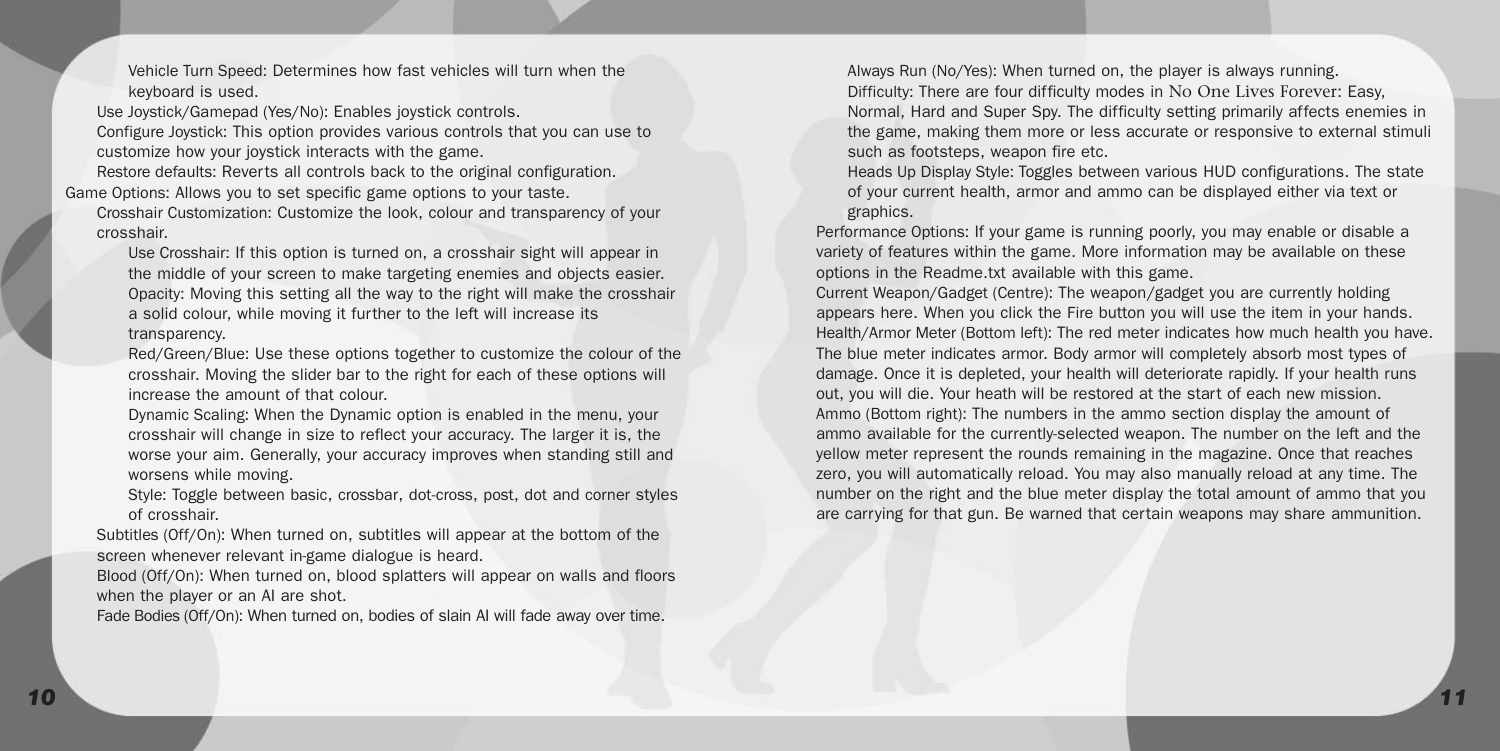### <span id="page-6-0"></span>CROSSHAIR SYSTEM

Crosshairs come in a number of different shapes and colours. You can adjust your crosshair by going into the Options/Game/Crosshair menu. In addition, No One Lives Forever features a dynamic crosshair system to alert you to special objects or characters.



UNARMED CROSSHAIR: A small dot will appear in the middle of the screen to signify that you are unarmed.



ACTIVATE CROSSHAIR: When your crosshair moves over an item or person that you may activate in some way, this crosshair will appear. Selecting the Use button will then activate the item. For example, you may open a door or trigger a conversation with a bystander.



GADGET CROSSHAIR: If you have a gadget equipped, this crosshair will appear if you highlight an object with which the gadget may be used. For example, if you are holding the Barrette lock-pick and centre your view over a padlock, your crosshair will change.



INNOCENT CROSSHAIR: As an operative for UNITY, your job is to protect the civilian population. If you have a weapon equipped and target an innocent, this crosshair will appear. Killing innocents will result in mission failure.

## *TOYMAKER'S WORKSHOP*

#### USING WEAPONS AND GADGETS

You will have access to a wide variety of weapons and gadgets as you play through the game. Typically, you will have access to between five and eight items per mission. To select a different item from your inventory, press either the Next Weapon or Previous Weapon key and then hit Fire to equip your selection. Taking the time to equip yourself appropriately at the beginning of a mission can have a significant effect on gameplay. For example, a stealthy player will utilise a variety of silenced weapons and gadgets such as the Camera Disabler or the Robotic Poodle. A player less focused on stealth may select a variety of explosive devices. As the game progresses, more and more items will become available. In addition, most weapons and some gadgets support different functions. For example, the Shepherd Arms P38 9mm accepts several ammunition types which alter the effectiveness of the weapon against certain targets.

Also, certain gadgets have multiple modes of operation, such as the Barrette's lock-pick and weapon modes. Use the Next Function key to cycle between the various modes or ammo types available for the currently-selected item.

#### WEAPONS AND GADGETS LIST

Below is a summary of some of the items you'll encounter, as well as the mods and ammunition available for each:



Shepherd Arms P38 9mm

This 9mm semi-automatic pistol was used extensively by Allied covert operatives during World War II. It is easily concealed and very reliable. It

has a 10-round magazine and can be fitted with a silencer. Standard Ammo: 9mm Full Metal Jacket ammunition.

#### Petri .38 Airweight Revolver



*12 13* Agent Archer's signature weapon is a small, lightweight .38 calibre fiveshot revolver. While admittedly a bit slow on the reload, it can readily accommodate a variety of ammunition types. It's also easy to conceal. Standard Ammo: .38 calibre Full Metal Jacket ammunition.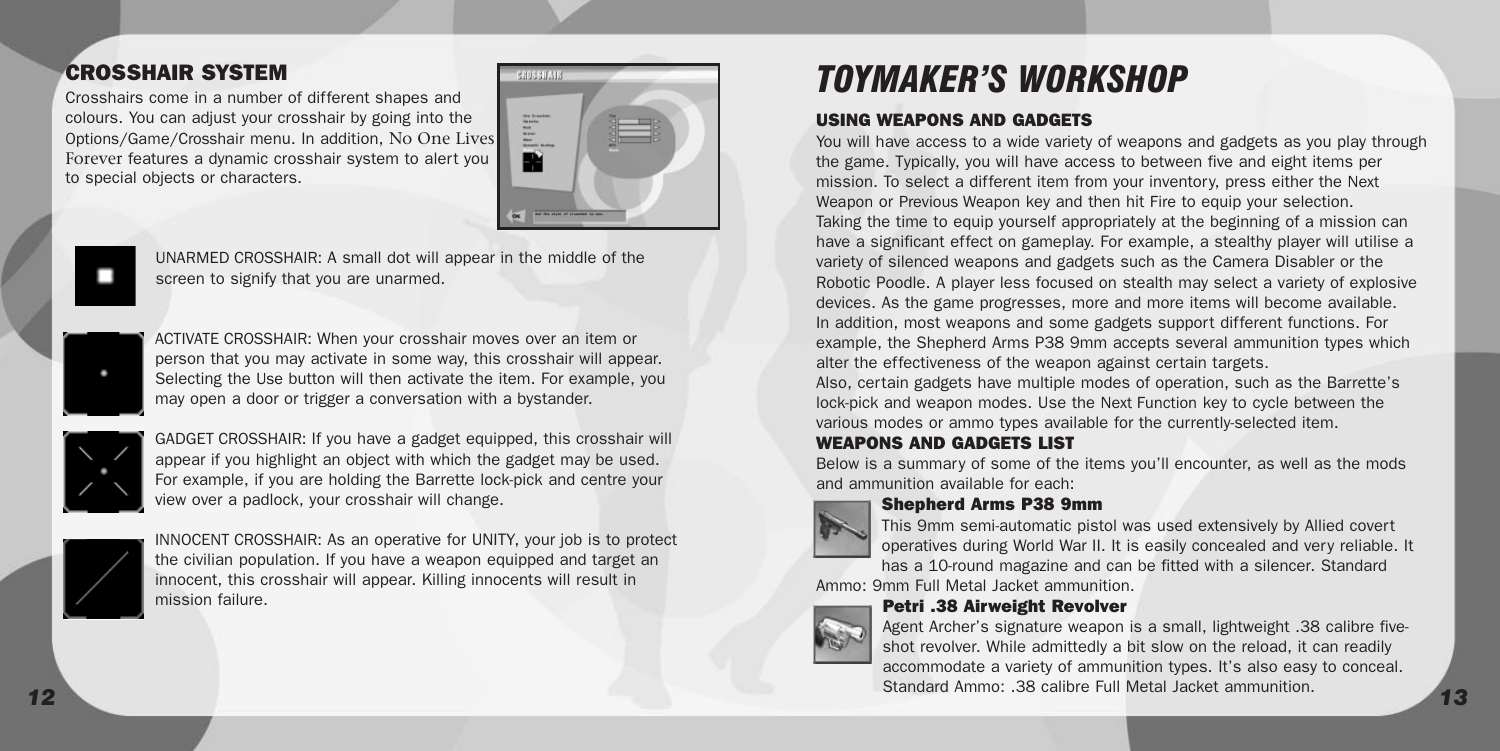

#### Hampton MPL 9mm SMG

A vicious little 9mm sub-machine gun. Elegantly simple and hardy. Standard Ammo: 9mm Full Metal Jacket ammunition.



#### AK-47 Assault Rifle

Standard Eastern Bloc military-issue assault rifle. Renowned for its simple design and rugged construction. It is reliable and easy to maintain. It uses a 30 round magazine. Standard Ammo: .45 calibre Automatic Colt Pistol ammunition.



#### M79 Grenade Launcher

Standard-issue U.S. Army 40mm grenade launcher. Rugged and reliable. Takes High Explosive rocket-propelled grenades which explode upon impact.



#### Hampton Carbine

A bolt-action .45 calibre sniper rifle with integral suppressor. The Hampton Carbine is one of the world's only truly silent firearms. Standard Ammo: .45 calibre Automatic Colt Pistol ammunition.

#### **Sunglasses**



These perfectly ordinary-looking sunglasses can be fitted with three unique functions. Use the Next Function key to cycle through the various modes.



Standard zoomable spy camera module for sunglasses. This function will allow you to zoom in and take pictures of faraway events.



A mine detection module that can be installed on sunglasses. You will need to use this device to navigate difficult minefields found within the game.



An infrared spectrograph module that can be installed on sunglasses. Use this mode to detect hidden lasers.

#### Camera Disabler



*14 15* A nifty device that, when mounted on a security camera, creates looping footage of the scene from the camera's perspective, thereby neutralizing it. Unfortunately, this device can only be used on cameras directly within your reach!





Attaches to a 10-button keypad and runs through number combinations in order to decipher security codes. The more sophisticated the device, the longer it will take to break the code.

### Coin



When thrown, a coin can distract an unwary enemy, giving you an opportunity to sneak past.

#### Barrette



functions. Use the Next Function key to cycle through the Barrette's modes. A retractable lock-pick attachment ideal for bypassing certain



keyed padlocks. Of course, the more complicated the mechanism, the longer it will take to pick. Note that the Barrette only works on padlocks with keyholes.



In its secondary mode, the Barrette functions as a poisoned melee weapon.



Cigarette Lighter A basic cigarette lighter which can be fitted with two functions. Use the

Next Function key to cycle through the Lighter's modes.



A Lighter. Useful for lighting cigarettes or starting fires.



A miniaturized welder attachment that can be used to cut through some metal locks. Look for locks with dials instead of keyholes.



#### Lipstick Impact Explosive

A deadly explosive disguised as woman's lipstick. It detonates on impact when thrown.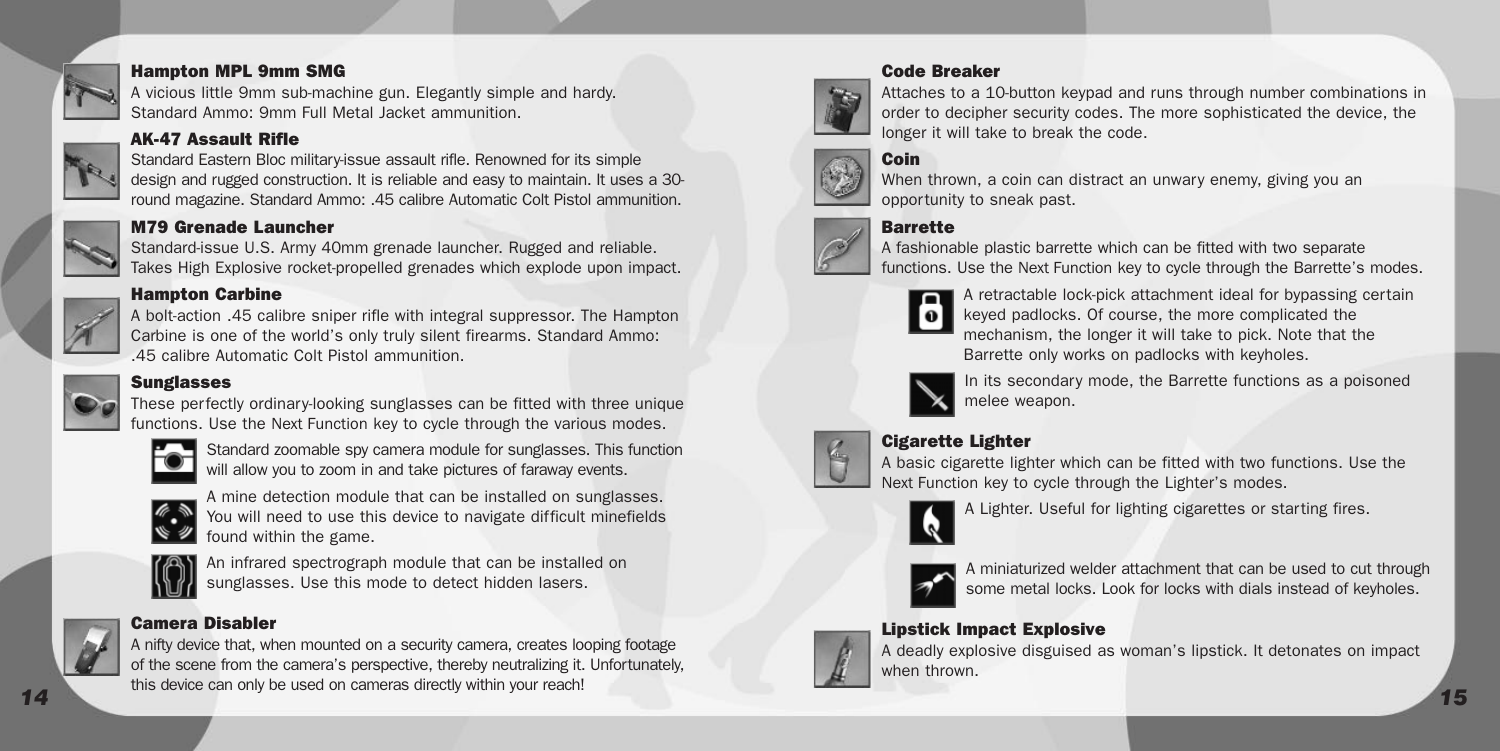<span id="page-8-0"></span>

#### Perfume Sleeping Gas

This attractive perfume bottle dispenses powerful sleeping gas capable of incapacitating an adult moose, let alone the standard, garden-variety hoodlum. Be careful not to use this item on enemies too near or you may find yourself asleep next to your enemy!

#### Decay Powder

This powder rapidly dissolves non-living tissue—an excellent way to hide bodies from guards and cameras.

### Holster Weapon



Select this option to put away your weapon. Your karate chop is only effective against adversaries that are not alert. You can take them down with one chop to the neck. Note that you may also quickly hide your weapon with the Holster Weapon key.

## AMMUNITION TYPES:

To cycle through available ammunition types for a weapon, you will need to rely upon the Next Function key.



#### Full Metal Jacket Ammunition

Standard Full Metal Jacket (FMJ) ammunition. Good penetration but only modest stopping power.



#### Dum Dum Ammunition

Dum dums are rounds that have been modified to expand upon impact, thereby inflicting greater damage. Unfortunately they are less effective against armored targets, so use them wisely.



#### Phosphorous Ammunition

Phosphorous-coated tracer rounds which continue to burn upon impact and damage soft targets.

## WEAPON MODIFICATIONS:

#### Silencers

When attached to a weapon, a silencer greatly reduces the muzzle noise, making it easier to kill without causing an uproar and alerting nearby enemies.

#### **Scopes**

A scope will allow you to zoom in for a closer view of a distant target. Different scopes have different zoom lengths and several feature multiple zooms. In addition, some scopes enable night vision. Use the Zoom In and Zoom Out keys to adjust the zoom level.

## GEAR:

Gear items are special power-ups that you may either select at the beginning of a mission or collect while on a mission. The following gear items are available in the game:



#### Fire Extinguisher



#### **Earplugs**

## These earplugs will reduce concussion damage caused by explosions.

#### SCUBA Gear



During prolonged underwater missions, you will need SCUBA gear to provide you with a steady oxygen supply.

#### Fuzzy Slippers



In addition to serving as a bold fashion statement, these Fuzzy Slippers will also reduce movement noise by half.

#### Bandages



Always keep bandages handy to reduce bleeding damage caused by dum dum rounds.

#### Body Armor



You won't have the opportunity to heal while on a mission, so you'll need to rely on body armor to protect yourself from damage. Be warned that certain types of damage will ignore armor completely, such as that sustained from falling or running out of oxygen. Note: Can only be picked up during missions.

### UNITY Ammo Boxes



*16 17* Keep an eye out for ammunition boxes. Each can contain various ammunition types. Once the box is empty, it will disappear. Note: Can only be picked up during missions.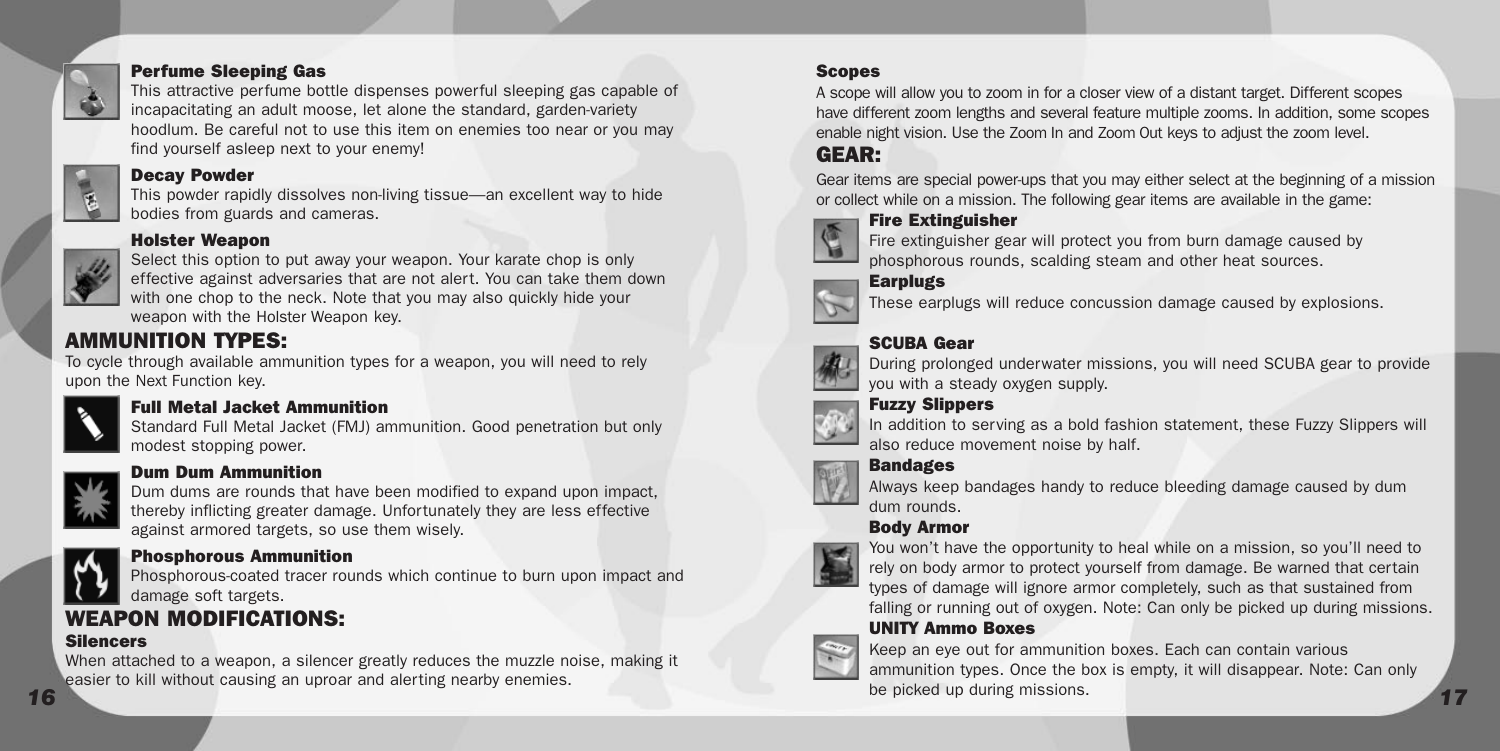# <span id="page-9-0"></span>**DEFAULT KEY CONFIGURATION CHART**

#### **Inventory Weapons Control**

#### **View Controls**

|  | <b>Miscellaneous Controls</b> |  |
|--|-------------------------------|--|
|  |                               |  |
|  |                               |  |
|  |                               |  |
|  |                               |  |
|  |                               |  |
|  |                               |  |
|  | <b>Mouse</b>                  |  |
|  |                               |  |
|  |                               |  |
|  |                               |  |
|  | <b>Keyboard</b>               |  |
|  |                               |  |
|  |                               |  |
|  |                               |  |
|  |                               |  |
|  |                               |  |
|  |                               |  |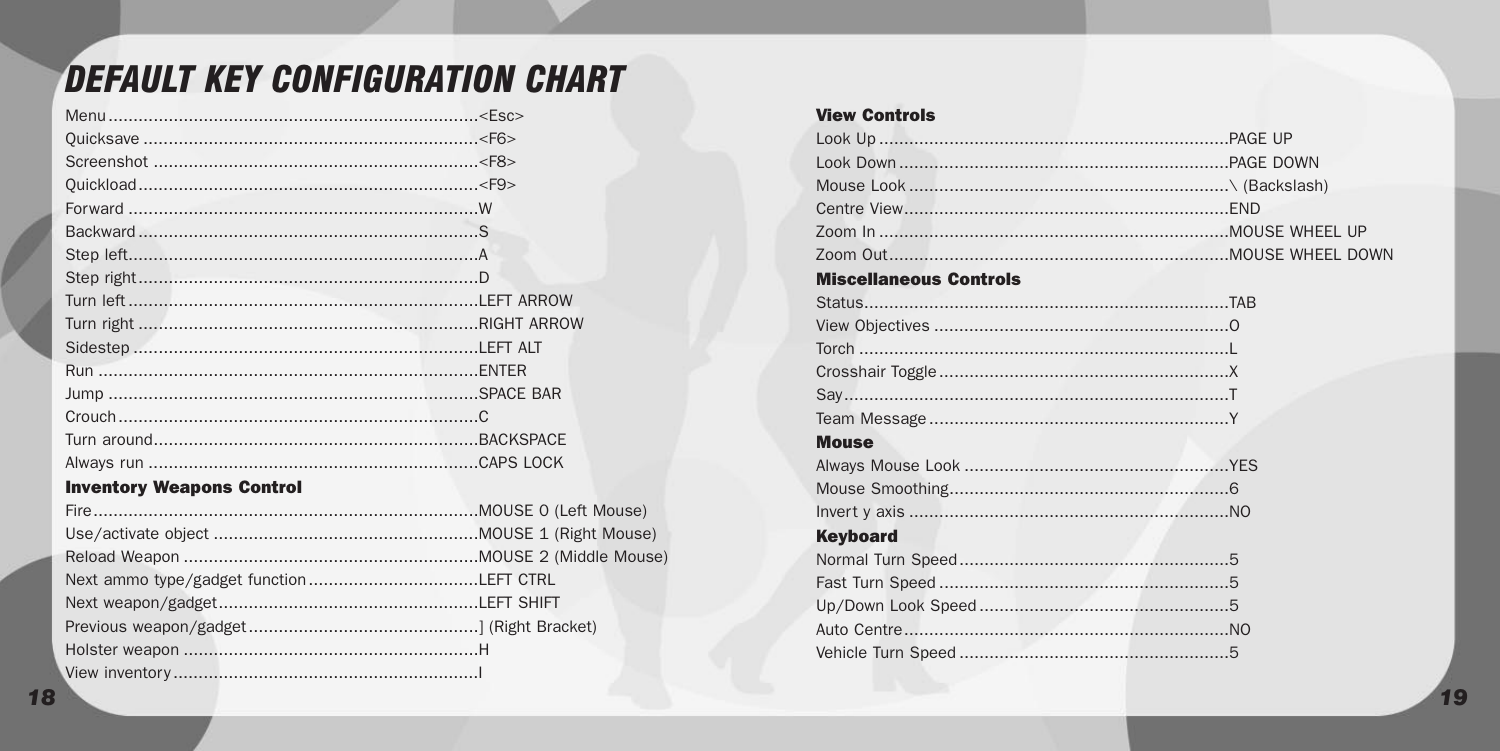## <span id="page-10-0"></span>*AGENT TRAINING*

Below you will find a list of tips valuable to all UNITY operatives. BASIC TRAINING

It's often advisable to move as quietly as possible to avoid detection. The faster you move, the louder your footsteps will be. By walking or moving in a crouch, you reduce the amount of noise you make. Also, certain materials dampen sound better than others. For example, carpet or turf are generally preferable to tile or linoleum. Walking into a public area with a weapon drawn is likely to cause a commotion. Unless you want to draw attention to yourself, make sure you put away firearms and other obvious weapons before approaching civilians. Once they're distressed, they probably won't talk to you, so you might miss out on useful information or advice. Use the Holster Weapon key to conceal your weapon rapidly. If your weapon is already holstered, hitting this key will draw the last weapon you had out. Be careful not to injure civilians! If you kill an innocent bystander, you will fail in your mission. You will also fail if three or more bystanders are slain by enemy fire. If you're ever in doubt, look at your crosshair. It will change to indicate the person you're targeting is friendly (see section on crosshairs).

If you're not sure what to expect around a corner, it is generally safe to step out for a moment to see what's up ahead. As long as you duck back quickly, you probably won't be spotted. Of course the closer you are to an enemy the more likely it is that you'll be seen, so listen for footsteps or conversation before leaving cover. Your torch is an effective tool but it can also give away your position. Try not to let enemies see the beam.

While on a mission, always keep an eye out for miscellaneous intelligence items including letters, packages, film canisters and briefcases. The more you recover, the better your mission rating will be.

*20 21* Keep an eye out for explosive barrels in the various areas. Shooting these red barrels will result in large explosions, which can take out defensive positions or distract guards from their regular duty.

Enemies will occasionally show up in cars. To take them out quickly, shoot at the vehicle's petrol cap.

 $\bigoplus$  Most weapons will allow you to shoot through glass, with the exception of some types of bullet-proof glass. Hiding in a building and sniping through a window can be an effective way to take down the enemy. If you shoot through the glass enough times, it may eventually explode into harmless glass shards.

Sneaky enemy agents may sometimes hide secret rooms behind ordinary objects. Take special note when your Activate crosshair appears over an ordinary looking object. Activate or Use the object and watch what happens! In addition, Intelligence Items you find within the level may provide a clue to the location of hidden areas.

### WEAPONS & GADGETS TACTICS

- Make sure to outfit yourself appropriately before embarking on a new mission. UNITY may require you to take certain items or weapons they suspect will be needed during the operation but you will generally have the opportunity to modify your arsenal according to your personal preferences (see Single Player Menus section).
- Once you have acquired a new weapon, ammunition type, gadget or gear item, you will generally have access to it from then on, even if you return to an earlier mission. In fact, you will frequently discover that you cannot retrieve all the available intelligence in a mission the first time you attempt it. Only by later returning to the mission with new gadgets can you earn a perfect score.
	- The Next Function key is very important. With it, you can cycle through the available ammunition types for a given weapon. More importantly, it cycles through a gadget's various functions. For example, it allows you to toggle between the Barrette's lock-pick and weapon modes.
- The more rapidly you move, the worse your accuracy becomes. You can group your shots more tightly by standing still but the trade-off is that you become an easier target for your enemies. When the Dynamic Crosshair option is enabled in the menu, your crosshair will change in size to reflect your accuracy. The larger it is, the worse your aim. Learn to monitor your ammunition. Reload your weapon between battles to make sure you don't run empty at inopportune moments.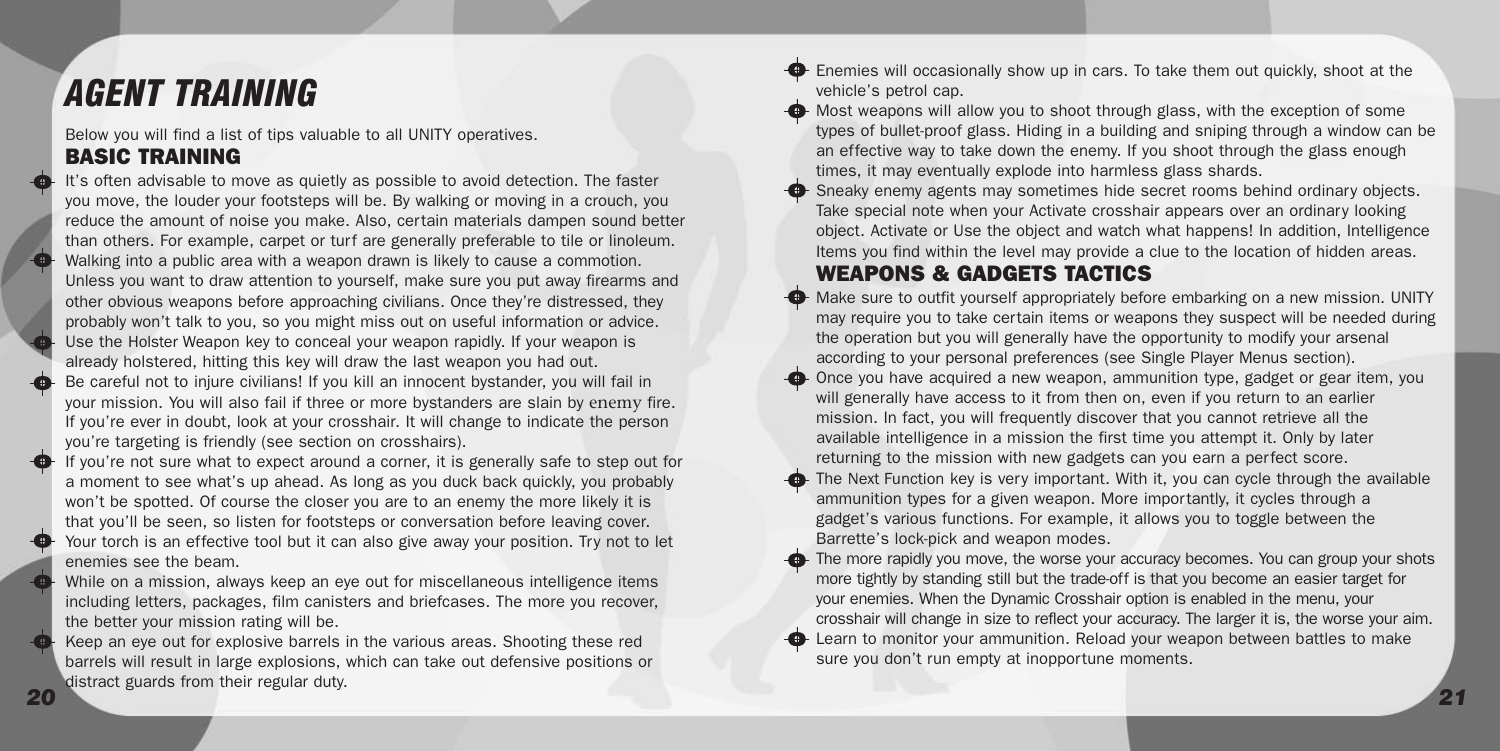<span id="page-11-0"></span>You can shoot through certain walls and objects. Of course, doing so may affect the accuracy, range and velocity of the shot, but it's sometimes preferable to dispatch an enemy before he sees you. Keep an eye out for these materials. A man who knows he's about to die tends to make a good deal more noise than one who expires unexpectedly. Therefore, learn to dispatch enemies while they're unaware. Cries of pain are likely to cause a commotion.

### ENVIRONMENTAL HAZARDS

There are several important things to know about security cameras. Firstly, as tempting as it may be, don't destroy them if you can help it. Whoever is monitoring the security system is likely to send someone to investigate or may even sound an alarm if any of the cameras go out. Instead, try to avoid them altogether. If the light on a camera starts flashing yellow, it means you've been detected and the camera is attempting to focus on you. Duck out of sight before you're identified as a threat. If you're close enough to the camera, you'll actually hear it focusing. Listen for it to resume scanning before stepping back into view. Finally, make sure not to leave any bodies lying in view of a camera. That's just as bad as being spotted.

Searchlights are best avoided. Shooting them out is likely to cause every bit as much commotion as being caught in the beam. Figure out their movement patterns before attempting to bypass them. Once you are caught in a searchlight beam, it will track you mercilessly until you leave the area completely.

On night missions, you'll frequently run into drowsy guards. Watch them carefully to see if they rouse. If so, you can probably time your movements to make sure they're not stirring as you're passing by.

If you are spotted by dogs, they will begin to bark, which may alert nearby guards to your presence. Therefore dogs are best avoided until you obtain access to the Robotic Poodle later in the game.

You will occasionally be called upon for underwater missions. You can typically remain in small bodies of water as long as you monitor your oxygen supply but for deep-sea diving, you will need SCUBA gear.

Enemy outposts may be protected with hidden explosive mines. Avoid these areas until you obtain the Sunglasses' Mine Detector.

Enemy helicopters are more vulnerable in areas such as the rotor. You may also aim for door gunners to take down these pesky and deadly foes.

### USING VEHICLES

Although you cannot use weapons while riding a motorcycle, you're not completely vulnerable. Ramming an enemy at speed is an effective way to clear a path.  $\bigoplus$  If you reach an impassable gate or other obstacle while on a vehicle, you'll probably have to get off and deal with the situation. Once the obstacle has been overcome, you can jump back on the vehicle to continue.

### MULTIPLAYER TACTICS

No One Lives Forever provides two modes of play: Standard Deathmatch mode and H.A.R.M. vs. UNITY.

#### **Deathmatch**

The object of a Deathmatch is simple: kill or be killed. Use any and all weapons and gadgets available on the map to obliterate other players and get the most "frags". Whoever has the most "frags" at the end of the level wins.

To survive in Deathmatch, remember to keep moving. A stationary target is just begging to be shot.

Learn which weapons are best to use in certain situations. For instance, the Bacalov Corrector may be deadly at a distance but in close quarters, its slow reload time is no match for an AK-47.

#### H.A.R.M. vs. UNITY

In H.A.R.M. vs. UNITY games, the objective is to capture as much intelligence for your team as possible. At the start of each level, one intelligence item will appear somewhere in each team's base. Your team's goal is to sneak into the enemy base, find the intelligence item and then photograph it with your Sunglasses. Once an intelligence item is photographed, it will disappear for 30 seconds before reappearing somewhere within the same base. For each successful capture you make, both yourself and your team will earn points. You will also gain a point for yourself and your team by killing an enemy agent. When the level ends, the team with the most points wins.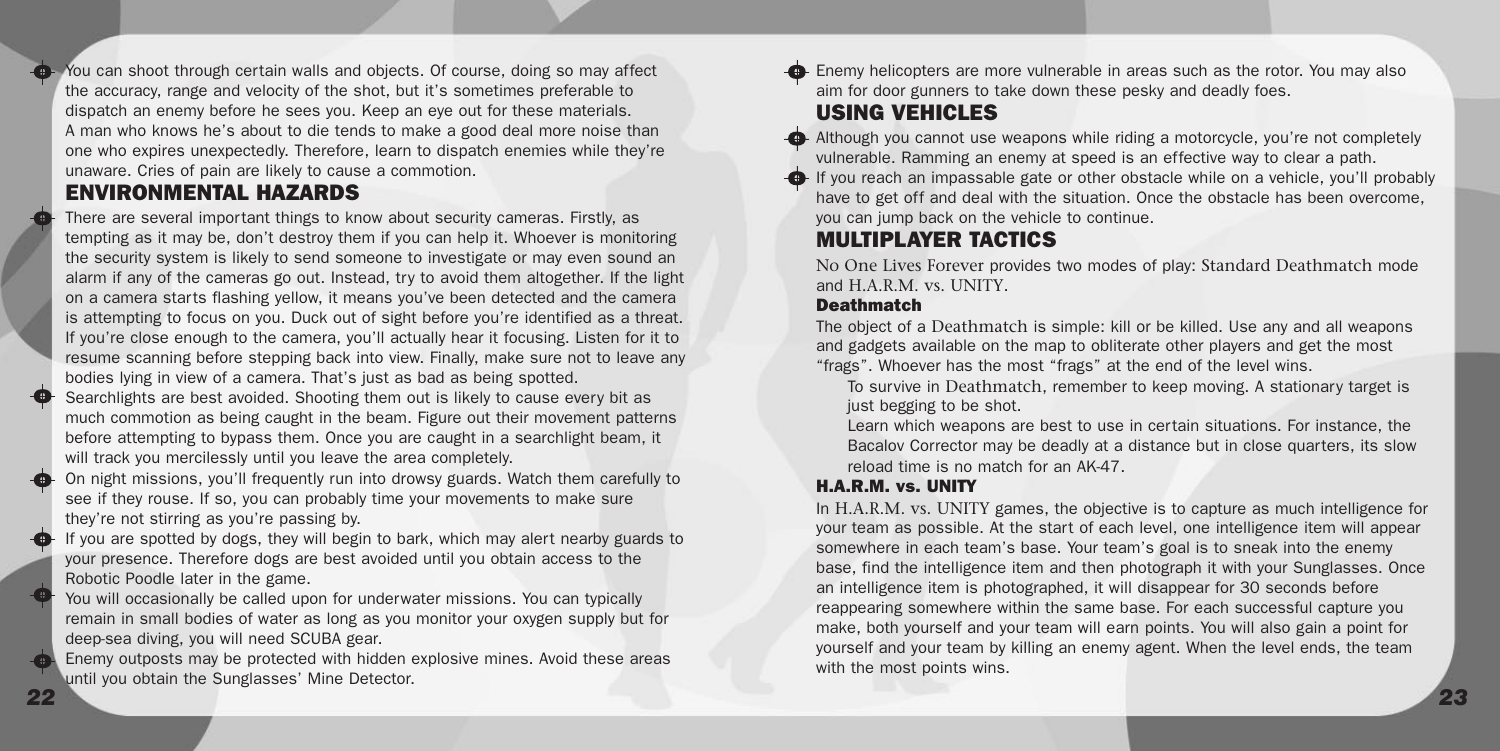<span id="page-12-0"></span>Remember that this is a TEAM game. In order to win, you must have both offensive and defensive strategies.

Use the ZOOM feature on your Sunglasses to capture intelligence items from a distance. But beware, you are more vulnerable in zoomed mode as you cannot see what's going on around you.

Sunglasses are usually found close to your team's spawn points. Be sure to pick them up before you leave your base!

Watch for Zip-chord targets on ceilings and walls. These may provide access to better weapons, sniper points or alternate access into an enemy base. When your team's intelligence item is captured, make sure you find the next one quickly in order to set up your defences before the enemy arrives.

# *UNITY FILES*

### INTRODUCTION

Get ready to assume the role of Agent Cate Archer, a beautiful but deadly Operative working for UNITY—a super-secret international organisation dedicated to protecting humanity from megalomaniacs bent upon world domination. As matters of such delicacy aren't the sort of thing UNITY usually entrusts to a woman, Archer has thus far been relegated to menial work out of harm's way.

Ironically, Archer's lucky break comes as a devastating blow to UNITY when an assassin, identified as the notorious Dmitri Volkov, liquidates over half of UNITY's active undercover operatives around the globe in the space of a week. Volkov, it seems, has ties to a little-known organisation calling itself H.A.R.M. How H.A.R.M. obtained such intimate knowledge of UNITY's clandestine affairs remains a troubling enigma.

When Archer and her mentor, Bruno Lawrie, depart for Morocco to protect a holidaying American Ambassador who has been marked for death, little do they know that they are stumbling into a deadly trap that will set an intricate, insidious plot into motion. Can Archer thwart this plot before it's too late? Is there a traitor in UNITY's ranks? And what exactly does "H.A.R.M." stand for, anyway? It is up to you to unravel these mysteries and thwart a conspiracy that threatens the entire free world.

## UNITY PROFILES

Welcome to UNITY—a super-secret anti-terrorist organisation dedicated to ridding the world of outlawed megalomaniacs and murderous zealots.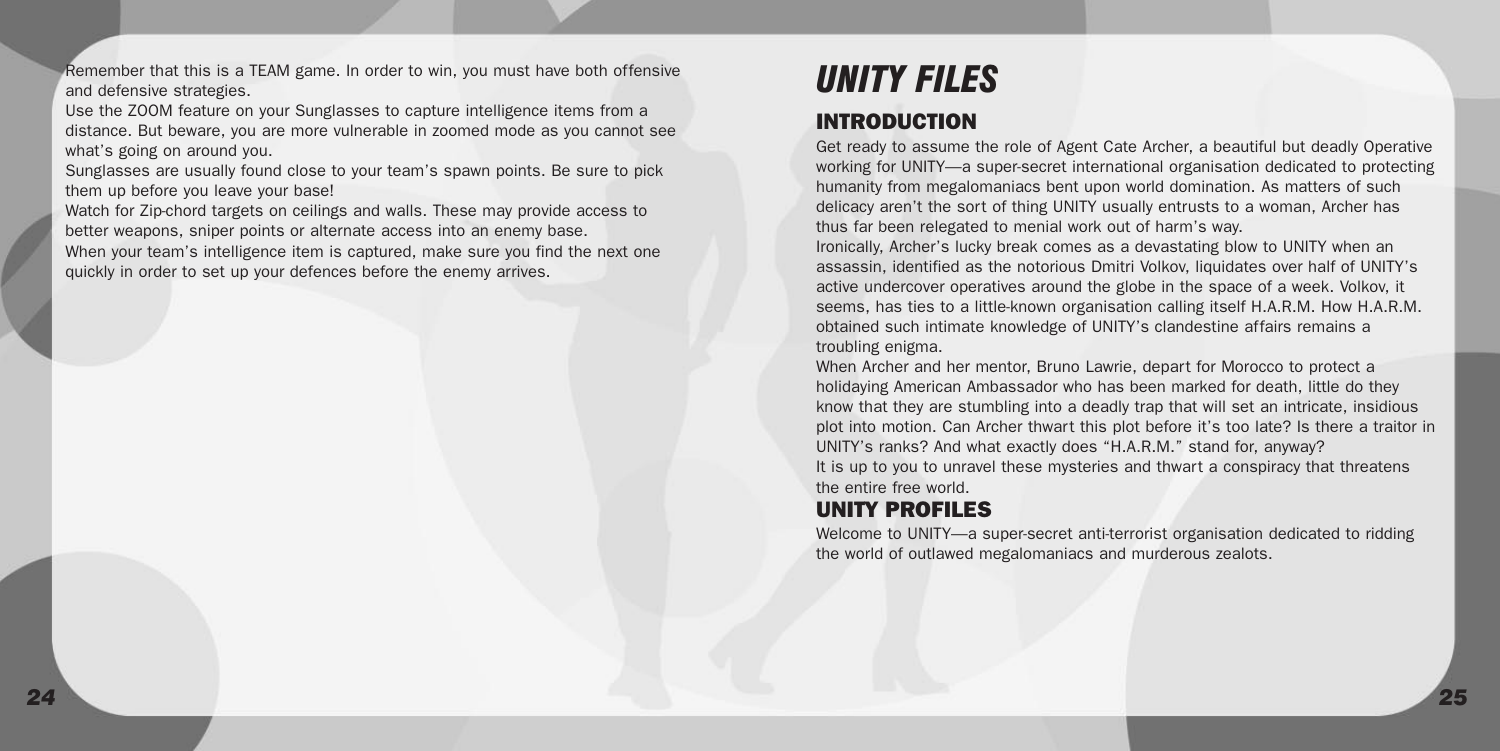## Cate Archer



Cate Archer is exceedingly competent, fiercely intelligent and stunningly attractive. Perhaps because she has had to work so much harder for recognition and advancement than her male colleagues, she is a sharper, more intuitive agent. Of course, while her impeccable record has earned the respect and admiration of many of her fellow agents, in others it has merely fostered deeper resentment, probably compounded by the fact that she is stubbornly inaccessible in social situations. However, even her rivals admit that she is a dedicated, loyal agent who never balks at danger. She has an uncanny gift for reading people and is also highly attuned to her environment, often registering details or patterns that others overlook.

#### **BACKGROUND**

Born in Scotland in late March, 1942, Cate came screaming into the world after more than 20 hours of labour. Her mother, a notoriously fragile woman, never recovered. Three weeks later, she died.

Cate enjoyed a privileged childhood. However, Cate's father had relied heavily upon his wife to keep him sober and frugal. In her absence, he gradually whittled away his health and his inheritance until the family was destitute. One May evening in 1954, Cate's father put a pistol to his head and pulled the trigger. Cate went from an orphanage to various foster homes but she never lasted anywhere for long. She had become an unruly, angry young woman and took to thieving, partially to provide for herself and partially because she found it rewarding. It wasn't long before she realised that she was exceptionally good at it.

In the space of several years, she went from a scrawny, impoverished waif to a successful, prosperous young criminal. Although she made a point never to steal from people of modest means, she did not pretend that her activities were without consequence. Still, the thrill and satisfaction, not to mention monetary recompense that she earned from her adventures was all the rationale she needed to continue her budding career in crime.

In 1958, however, her life changed again when she attempted to pilfer a stranger's wallet. This stranger, Bruno Lawrie, caught her and reprimanded her but she still managed to escape with his watch. What she didn't know was that he was an agent working for UNITY, an international agency charged with combating terrorism around the globe, and that his watch had a built-in tracking device. When she got home, he was waiting for her. Admiring her talent and fearlessness, he decided to give her a future. Now, nine years later, she is a covert operative for UNITY.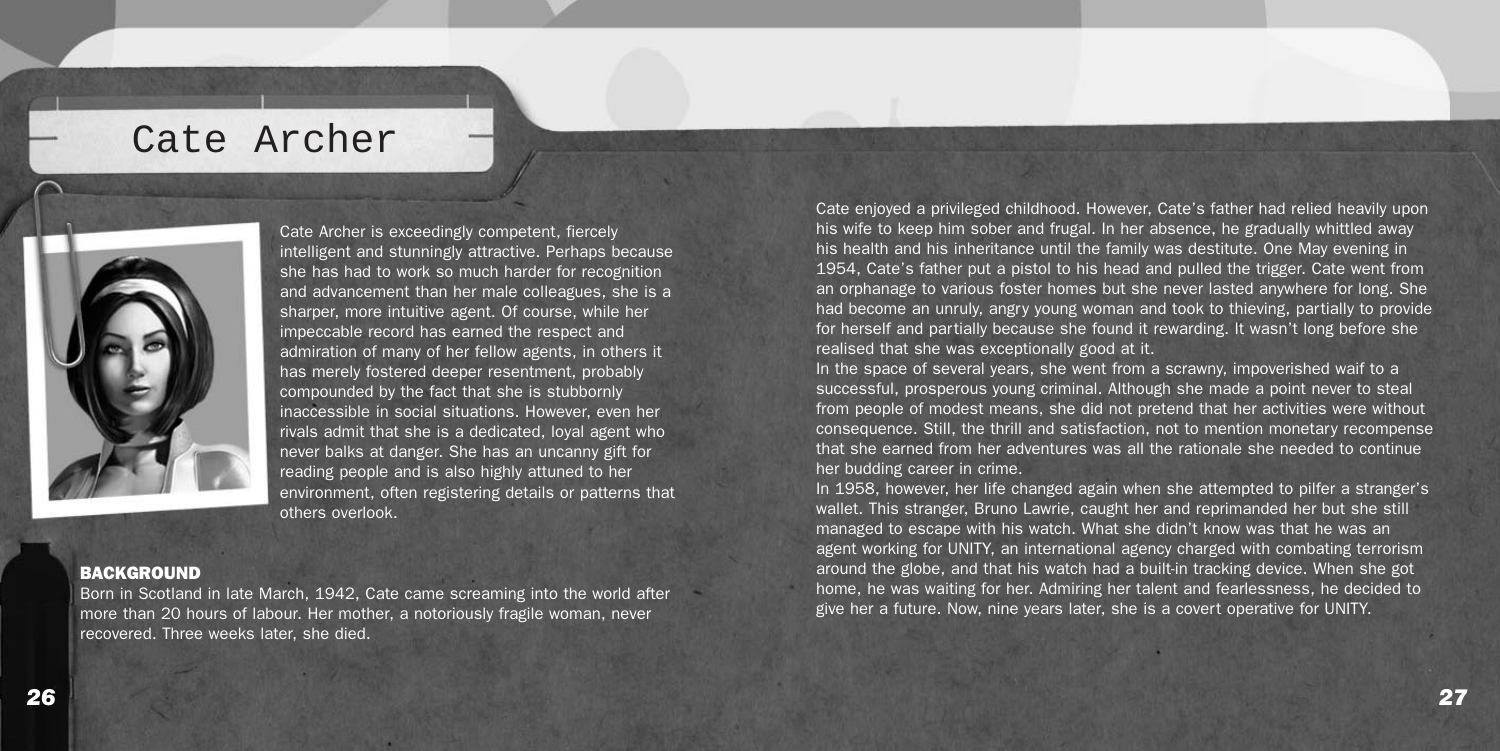## <span id="page-14-0"></span>*CREDITS*

#### FOX INTERACTIVE

Chris Miller, Producer Aaron Blean, Associate Producer Fox Quality Assurance Department Don Sexton, Q.A. Supervisor Kaycee Vardaman, Q.A. Lead Tim Harrison, Q.A. Lead Test Team (Alphabetical) Ken Anderson Sweet Billy Tony Black Francis Choi Kristian Davila Matt Dell Michael Dunn David Farkas Kevin Huynh Igor Krinitskiy Javier Lagos Duc Lai Frantz Latten Cris Lee Jeremy Luyties Red Magpantay Kerry Marshall<br>Arahian Nazel Young Park Victor Rodriguez Gabriel Slater Jeff Spierer Jeff Tatman

Luke Thai Tim Tran Ellen Williams Chris Wilson Special Thanks Tim Godwin Van Riker Marisa Porter Brian Thomas, Fox Library Lisa Fredsti, Fox Library Kathleen Camplin, Fox Library Dave Monroe, Fox Library Mitzi Martin Elite Modeling Karly Young Kyle "Pezman" Peschel Jack Van Leer Karen Mangon Angela Edwards Dave Rech Dave Shaw Danny Ruiz Rozita Tolouey Ivo Gersovich Luke Letizia Tom Gastall Sung Yoo Eric Asevo Iva Mavrovich Jorg Paul Herrmann Merces Silvet Rachel Mills Garza Christian Kaplan Meg Morman

Adam Marcello Jonathon Wolf Gabe Rutman Lee Thornberg Tony Field Michael Blanchard Jeannie Novack Language Insitute Robert Hayes Brian Harvey 3DFX Kevin Ragsdale Additional Special Thanks M<sub>C</sub>A 1500 Records Avalon Panasonic ATI Nvidia GameSpy Brad Zell David Orin Kent Ormiston

Chdiespace.com

cakewalk

Triumeh

t.c. electron



James Ackley, Lead Sound Designer Scott Albaugh, 2D/3D Artist Kevin Francis, Engine Engineer Jim Geldmacher, Interface Engineer Jon Gramlich, QA Lead Craig Hubbard, Game Designer Steve Lee, 2D Artist Brian Long, AI Engineer David Longo, Lead 3D Artist John Mulkey, Level Designer Bob Munsil, Level Designer Brian Pamintuan, Sound Designer Frank Rooke, Level Designer Sasha Runnels, 2D Artist Samantha Ryan, Producer Wes Saulsberry, Art Lead Kevin Stephens, Lead Engineer Akika Tanaka, 2D/3D Artist Cassano Thruston, Sound Designer Bill Vandervoort, Lead Level Designer Special Thanks to the following Monolith people whom also contributed greatly to the game: Matt Allen Kevin Bailey Rhett Baldwin Andrea Barringer Wayne Burns Nadia Eng Ben Chamberlain Courtney Evans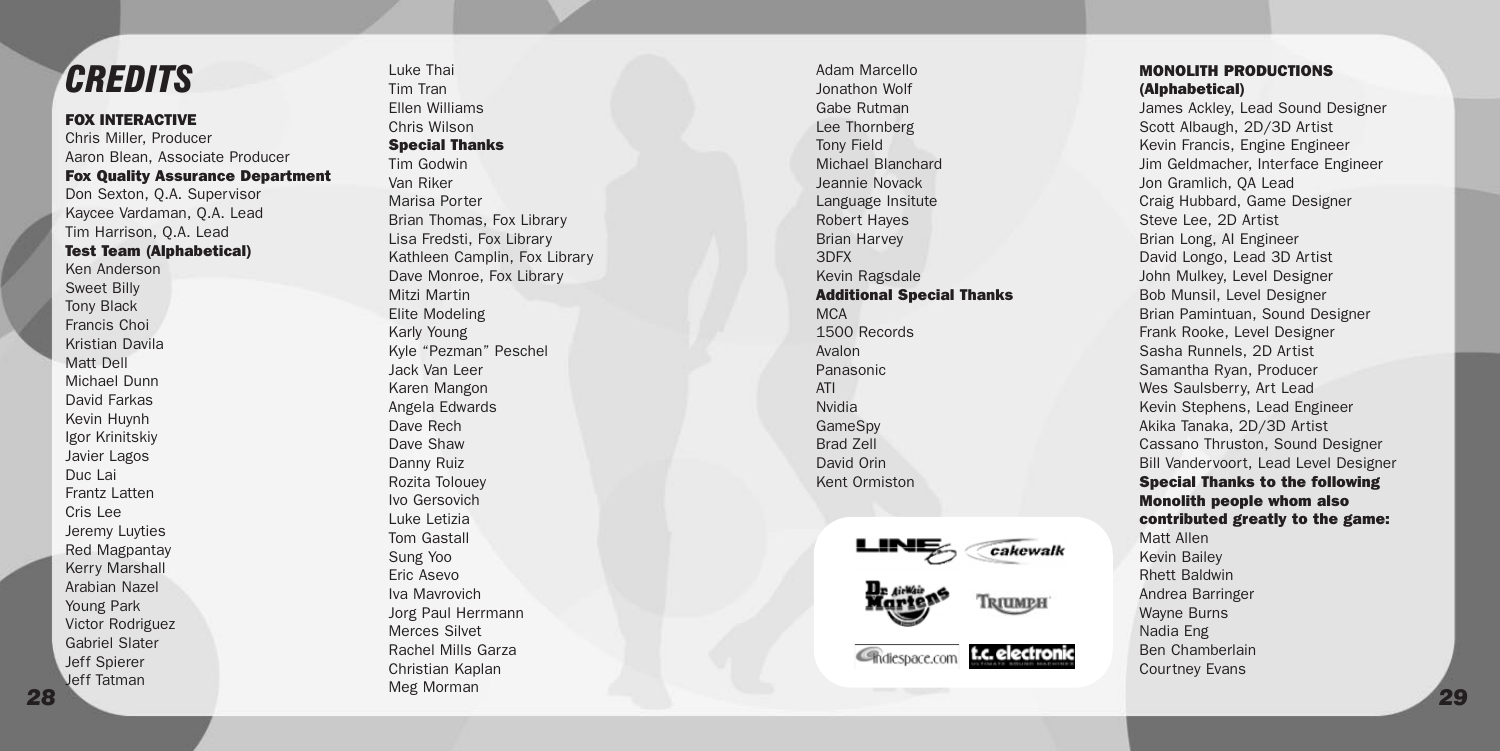Israel Evans Jay Fuller Andy Grant Jason Hall Chris Hewett Peter Higley Patti Kail Eric Kohler Darren Korman Gary Kussman Kevin Lambert Spencer Maiers Andy Mattingly Eric Minamoto Dan Miller Brad Pendleton Jonathan Stein Jim Totaro Brian Waite Sandra Watanabe LITHTECH, INC. Rachael Blackman Bryan Bouwman Mike Dussault Jeff Evertt Terry Franguiadakis Brian Goble Chris Hedberg Matthew Scott MUSIC

No One Lives Forever title track created by Rich Ragsdale

Guy Whitmore, Composer and interactive music design Eric Aho, DirectMusic arranger and additional music composition Nathan Grigg, DirectMusic arranger and additional music composition Tobin Buttram, DirectMusic arranger and additional music composition Lori Goldston, Cello (bad guy theme) Gino, Ambient Vocal (Morrocan theme) Additional Music Tracks by Becky Kneubuhl Recorded at Asylum Studios VOICE AND MOTION CAPTURE ARTISTS Jock Blaney, Dmitri Volkov Ken Boynton, Santa plus voices too numerous to count! Barbara Dirickson, Baroness Dumas Scott Burns, Various Mike Madeoy, Tom Goodman Jamil Mullen, Motion Capture Performer Kit Harris, Cate Archer and Inge Wagner Mark Dias, Various John Patrick Lowrie, Bruno Lawrie Nigel Neale, Mr. Jones Andrew Heffernan, Motion Capture Performer Jenna Hawkins, Motion Capture Performer Roger Curtis, Mr. Smith Jeff Steitzer, Baron Dumas David Stalker, Magnus Armstrong

# *CLEAN UP YOUR SYSTEM BEFORE RUNNING THE GAME*

Before you install any software, it is critical that your hard drive be in proper working order. We recommend that you perform regular "house keeping" by running ScanDisk and Disk Defragmenter.

- ScanDisk searches your hard drive for any lost data.
- Disk Defragmenter ensures that your data is sorted properly. Failure to verify this may result in corrupt data.
- 1. To run ScanDisk, click on the START button from the Taskbar.
- From the Start menu, select RUN.
- 3. In the Run dialog box, type scandisk and click OK.
- 4. Once the program starts, ensure that you have selected THOROUGH in the Type of test section. The process will take a while to complete but the results are well worth the time invested. Make sure there is a check mark in the AUTOMATICALLY FIX ERRORS box and select the hard drive you are installing the game to (e.g., C:).
- 5. Once everything is set up correctly, click START to have the program scan the drive and correct any errors.
- 6. Next, run Disk Defragmenter. Click START from the Taskbar.
- 7. From the Start menu, select RUN.
- 8. In the Run dialog box, type defrag and click OK.
- 9. As with ScanDisk, select the drive you are installing the game to and click OK. This process will also take some time, but is again worth the effort to ensure a trouble free installation of your game.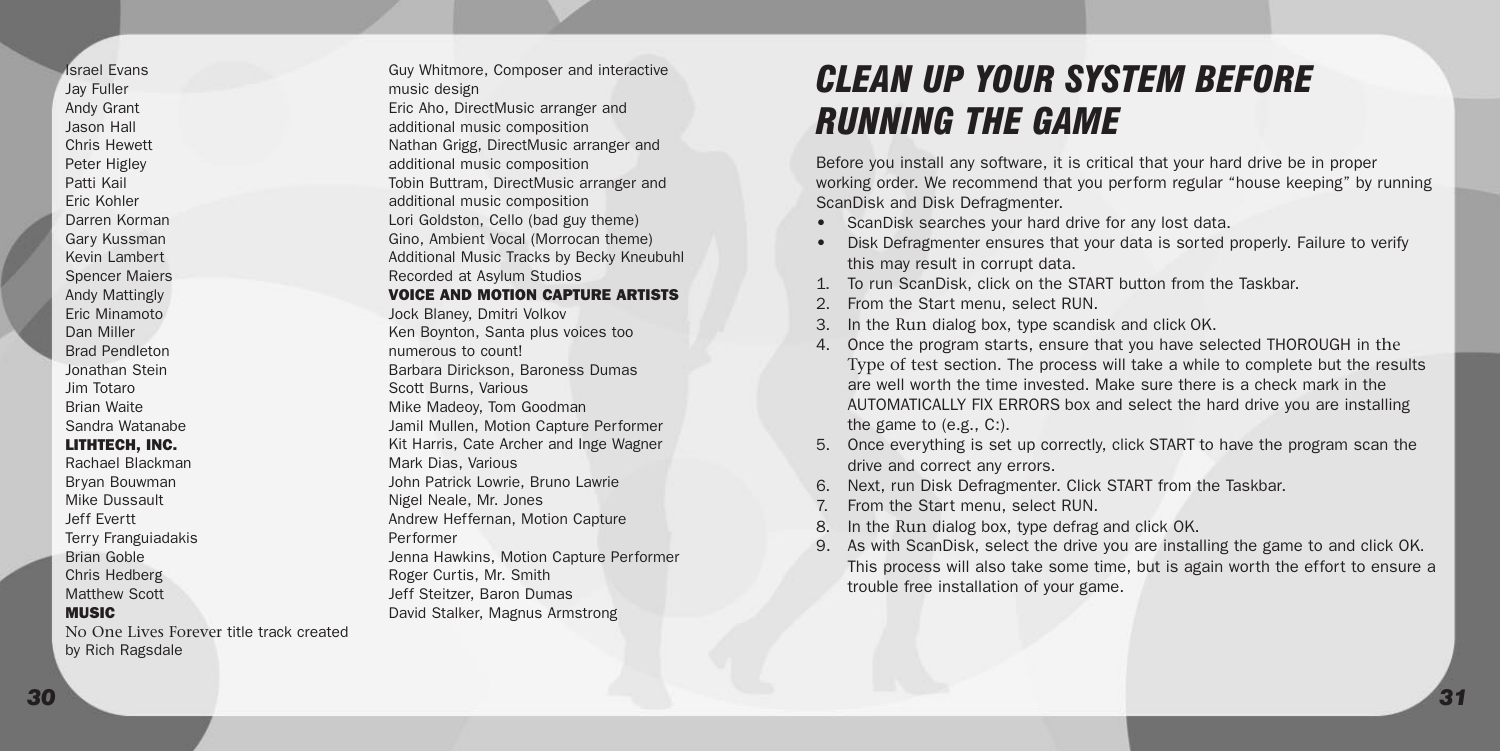## *WHAT IS DIRECTX™?*

Read this section completely before playing *No One Lives Forever* or installing DirectX. DirectX is part of Windows® 95 and 98. It allows Windows to access certain parts of your PC at high speed, to allow you to run today's games. As new technology is introduced, such as next generation 3D Accelerators and 3D soundcards, DirectX evolves to support these new technologies. *No One Lives Forever* requires DirectX 7.0, which is included on the game disc for you to install if necessary. In order to operate correctly, DirectX may need to update the software drivers for your video card, sound card, or 3D accelerator. Using drivers that do not have DirectX 7.0 support may result in display or audio problems in No One Lives Forever.

During the installation of DirectX 7.0, your video card, sound card and 3D accelerator card drivers will be checked for compatibility. If possible, the DirectX 7.0 installer will update any incompatible drivers automatically. However, if you have a very new piece of hardware in your system, or a lesser-known model, you may need to contact the manufacturer of the component for the latest software drivers with DirectX 7.0 support.

Important Note: During the installation of DirectX 7.0, the Setup program detects whether or not your drivers can be updated successfully. If the driver being replaced has not been tested or replacing the driver is known to cause problems, the Setup program warns you accordingly. We recommend you abide by these warnings.

### How do I install DirectX 7.0?

When you install No One Lives Forever, your system will be scanned for DirectX. If the correct version is not detected, you will be prompted to install DirectX 7.0 from the No One Lives Forever CD. We recommend you follow the advice given by the Setup program.

If you want to install DirectX 7.0 after installing No One Lives Forever:

- 1. Click START on your Windows taskbar, highlight FIND and click FILES OR FOLDERS.
- 2. In the NAMED box, type dxsetup
- 3. Ensure the LOOK IN box is set to the drive letter of your CD-ROM (e.g. D:) drive, then click FIND NOW.
- 4. When the file appears, double click on the dxsetup icon in the Name column.
- 5. When the DXSetup window appears, click Reinstall DirectX to complete the process.

### Check your system!

To check if your computer fully supports DirectX 7.0, run the DirectX Diagnostics Tool after installing DirectX7.0.

- 1. Click START on your Windows taskbar. Then click RUN.
- 2. From the Run dialog box, type dxdiag then click OK

The DirectX Diagnostics Tool gives you information on your video card, sound card and 3D accelerator card drivers.

- To check your video card drivers, click on the DISPLAY tab, or the DISPLAY 1 tab if you have one.
- To check your sound card drivers, click on the SOUND tab.
- Some 3D accelerators have their own tab, called DISPLAY 2, so you may need to check this also.

On each of these screens, the Drivers section tells you if Microsoft has certified your driver as supporting DirectX 7.0.

• If your driver is reported as 'Certified: Yes' your device has DirectX 7.0 support and should work properly with *No One Lives Forever*.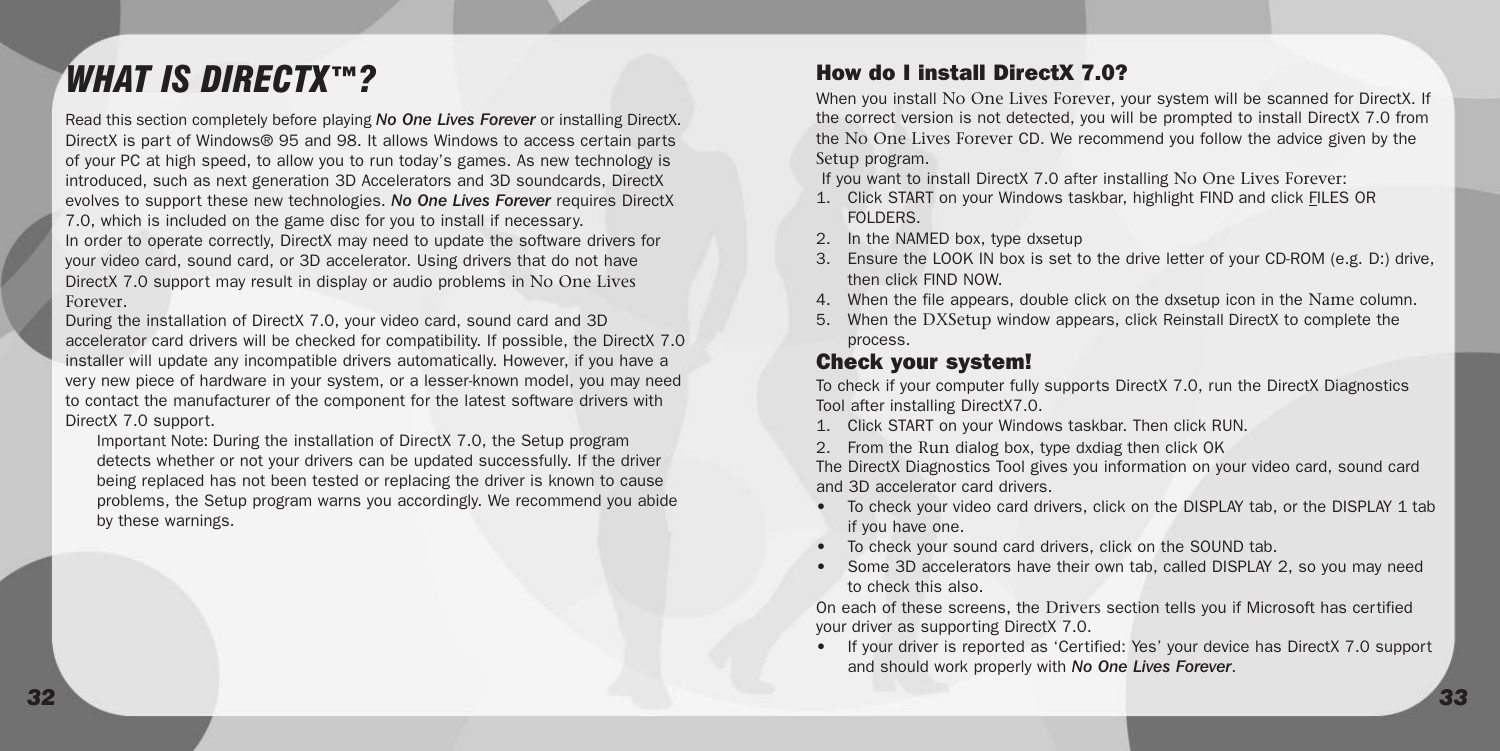- If your driver is reported as 'Certified: No' your device does not have DirectX 7.0 support and you may experience problems running *No One Lives Forever*. Please consult the notes section at the bottom of the DirectX Diagnostic Tool window.
- Windows 98 users may also consult the TROUBLESHOOT button, accessed from the MORE HELP tab. Normally, updated drivers that support DirectX7.0 will be available from the manufacturer of the device in question, which will allow you to play *No One Lives Forever* without any problems. In this case, we suggest you contact the manufacturer of the device, and request the latest DirectX 7.0 compatible drivers. These are normally available free of charge from the manufacturer's web-site, or via their technical support help-line.

#### YOU SHOULD CAREFULLY READ THE FOLLOWING END USER LICENSE AGREEMENT BEFORE INSTALLING THIS SOFTWARE PROGRAM.

This software program, any printed materials, any on-line or electronic documentation, and any and all copies and derivative works of such software program and materials (the "Program") are the copyrighted work of Sierra Entertainment Inc., its subsidiaries, licensors and/or its suppliers.

All use of the Program is governed by the terms of the End User License Agreement which is provided below ("License").

The Program is solely for use by end users according to the terms of the License.

Any use, reproduction or redistribution of the Program not in accordance with the terms of the License is expressly prohibited.

#### END USER LICENSE AGREEMENT 1. Limited Use License.

Sierra Entertainment Inc., ("the Licensor") hereby grants, and by installing the Program you thereby accept, a limited, non-exclusive license and right to install and use one (1) copy of the Program for your use on either a home or portable computer, or if applicable on your console (regular or handled). You may not network the Program or otherwise install it or use it on more than one computer at a time, except if expressly authorised otherwise in the applicable documentation which you should refer to if : (a) The Program contains a Level Editor ("Editor") that allows you to create custom levels or other materials for your personal use in connection with the Program ("New Materials"). (b) The Program has a multi-player capability

The Program is licensed not sold. Your license confers no title or ownership in the Program.

#### 2. Ownership

All title, ownership rights and intellectual property rights in and to the Program and any and all copies thereof (including but not limited to any titles, computer code, themes, objects, characters, character names, stories, dialog, catch phrases, locations, concepts, artwork, animations, sounds, musical compositions, audio-visual effects, methods of operation, moral rights, any related documentation, and "applets" incorporated into the Program) are owned by the Licensor or its licensors.

The Program is protected by the English copyright laws , international copyright treaties and conventions and any other applicable laws. All rights are reserved. The Program may contain certain licensed materials and the Licensor's licensors may act to protect their rights in the event of any violation of this Agreement.

#### 3. Responsibilities of End User.

A. Subject to the Grant of License herein above, you may not, in whole or in part, copy, photocopy, reproduce, translate, reverse engineer, derive source code, modify, disassemble, decompile, create derivative works based on the Program, or remove any proprietary notices or labels on the Program without the prior consent, in writing, of the Licensor.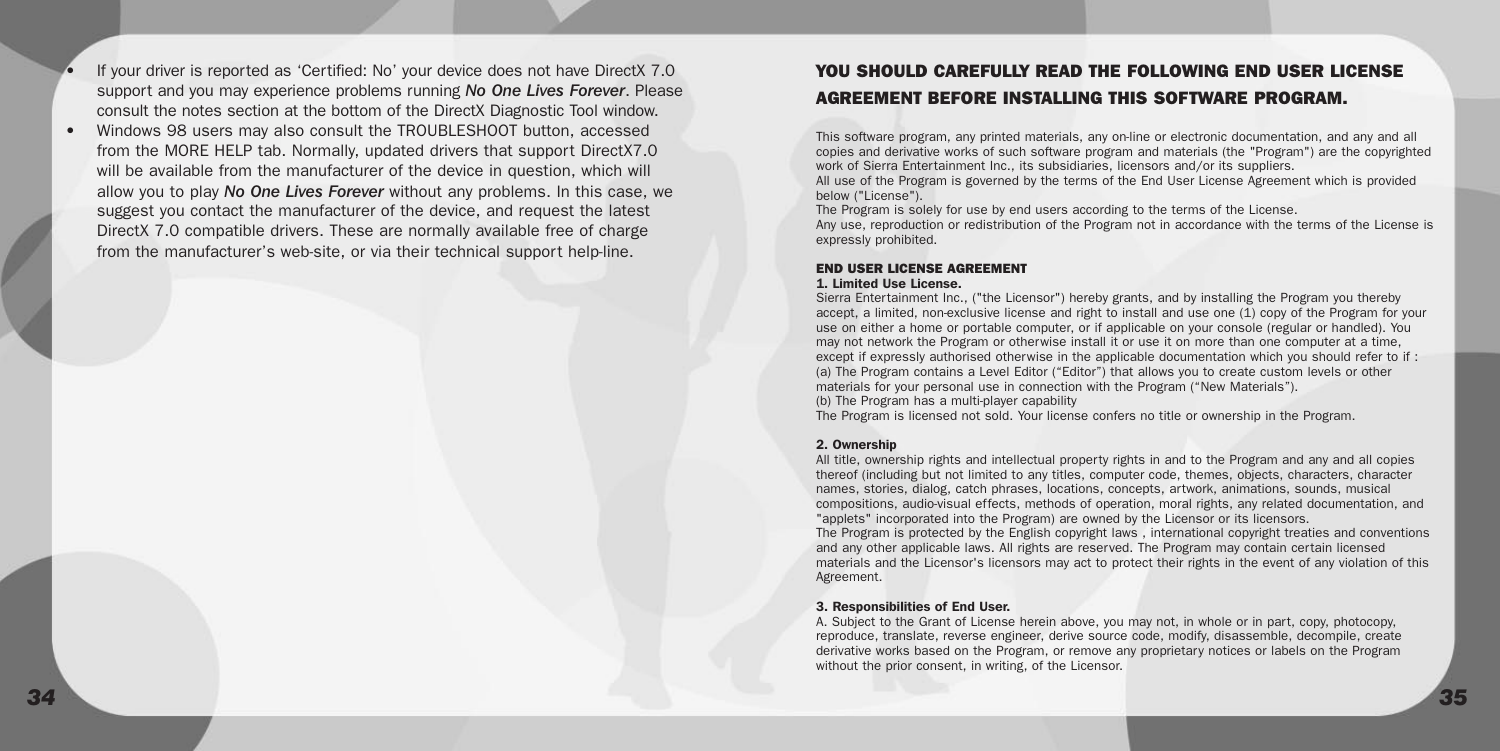B. The Program is licensed to you as a single product. Its component parts may not be separated for use on more than one computer

C. You are entitled to use the Program for your own use, but you are not be entitled to:

(i) sell, grant a security interest in or transfer reproductions of the Program to other parties in any way, nor to rent, lease or license the Program to others without the Licensor prior written consent ;

(ii) publish and/or distribute the computer images, sound, files, fonts, graphics, clipart, animations, photographs, databases or other content of the Program

use any of the computer images related to identifiable individuals or entities in a manner which suggests their association with or endorsement of any product or services ;

(iii) exploit the Program or any of its parts, computer images, sound files, fonts, graphics, clipart, animations, photographs, databases or other content in the Program, for any commercial purpose including, but not limited to, use at a cyber café, computer gaming centre or any other location-based site.

(iv) host or provide matchmaking services for the Program or emulate or redirect the communication protocols used by the Licensor in the network feature of the Program, through protocol emulation, tunnelling, modifying or adding components to the Program, use of a utility program or any other techniques now known or hereafter developed,

for any purpose including, but not limited to network play over the Internet, network play utilising commercial or non-commercial gaming networks or as part of content aggregation networks without the Licensor prior written consent .

#### 4. Program Transfer.

You may permanently transfer all of your rights under this License, provided the recipient agrees to the terms of this License and you agree to remove the Program from you home or portable computer.

#### 5. Termination.

This License is effective until terminated. You may terminate the License at any time by destroying the Program and any New Material. The Licensor may, at its discretion, terminate this License in the event that you fail to comply with the terms and conditions contained herein. In such event, you must immediately destroy the Program and any New Material.

#### 6. Export Controls.

The Program may not be re-exported, download or otherwise exported into (or to a national or resident of) any country to which the U.S. has embargoed goods, or anyone on the U.S. Treasury Department's list of Specially Designated National or the U.S. Treasury Department's Table of Denial Orders. By installing the Program, you are agreeing to the foregoing and you are representing and warranting that you are not located in, under the control of, or a national or resident of any such country or on any such list.

#### 7. Customer Service/Technical Support.

Licensor agrees to provide Customer Service and Technical Support for this Program until such time as the Program is "out of publication." The Program shall be considered "Out of Publication" one (1) year

following the date that the Program is no longer manufactured and/or distributed by Licensor, or its licensors. "Customer Service" as used herein may be provided to you by Licensor representatives by telephone and/or by electronic message (e-mail). "Technical Support" may be provided to you by Licensor by telephone, electronic message (e-mail), or by posting of information related to known technical support issues on a website. Unless otherwise stated in the Program's packaging or in the Program's user manual, nothing herein shall be construed so as to place a duty upon Licensor to provide Customer Service or Technical Support via a toll free telephone number for an unlimited period of time.

#### 8. Duration of the "On-Line" component of the Program.

If this Program contains an 'on-line' component that allows you to utilize the Product over the internet utilizing servers and software maintained or authorized by Licensor. Licensor agrees to provide the servers and software technology necessary to utilize the "on-line" component of the this Program until such time as the Program is Out of Publication, as defined above. Thereafter, Licensor may, in its sole discretion, continue to provide the servers and software technology necessary to utilize the "on-line" component of the this Program, or Licensor may license to third parties the right to provide the servers and software technology necessary to utilize the "on-line" component of this Program. However, nothing contained herein shall be construed so as to place an obligation upon Licensor to provide the servers and software technology necessary to utilize the "on-line" beyond the time that the Program is Out of Publication.

#### 9. Limited Warranty.

THE LICENSOR EXPRESSLY DISCLAIMS ANY WARRANTY FOR THE PROGRAM, EDITOR, AND MANUAL(S). THE PROGRAM, EDITOR AND MANUAL(S) ARE PROVIDED "AS IS" WITHOUT WARRANTY OF ANY KIND, EITHER EXPRESS OR IMPLIED, INCLUDING, WITHOUT LIMITATION, THE IMPLIED WARRANTIES OF MERCHANTABILITY, FITNESS FOR A PARTICULAR PURPOSE, OR NON-INFRINGEMENT.

The entire risk arising out of use or performance of the Program, Editor and Manual(s) remains with you, However the Licensor warrants that the media containing the Program shall be free from defects in material and workmanship under normal use and services and the Program will perform substantially in accordance with the accompanying written materials, for a period of 2 (two) years from the date of your purchase of the Program.

In order to enforce the above mentioned warranty Publisher should be informed of the defect at least 2 (two) months following its discovery.

In the event that the media proves to be defective during that time period, and upon presentation to the Licensor of proof of purchase of the defective Program, the Licensor will then be able to choose between the following possibilities 1) correct any defect, 2) provide you with a product of equal value, or 3) refund your money.

Some states/jurisdiction do not allow limitation on duration of an implied warranty, so the above limitation may not apply to you.

This Limited Warranty does not affect the application of any legal warranty provided by the applicable laws and regulations.

In case you would like to exchange the product or refund you money, notably if the product is defective, please refer to the "Technical Support Policy" herein included.